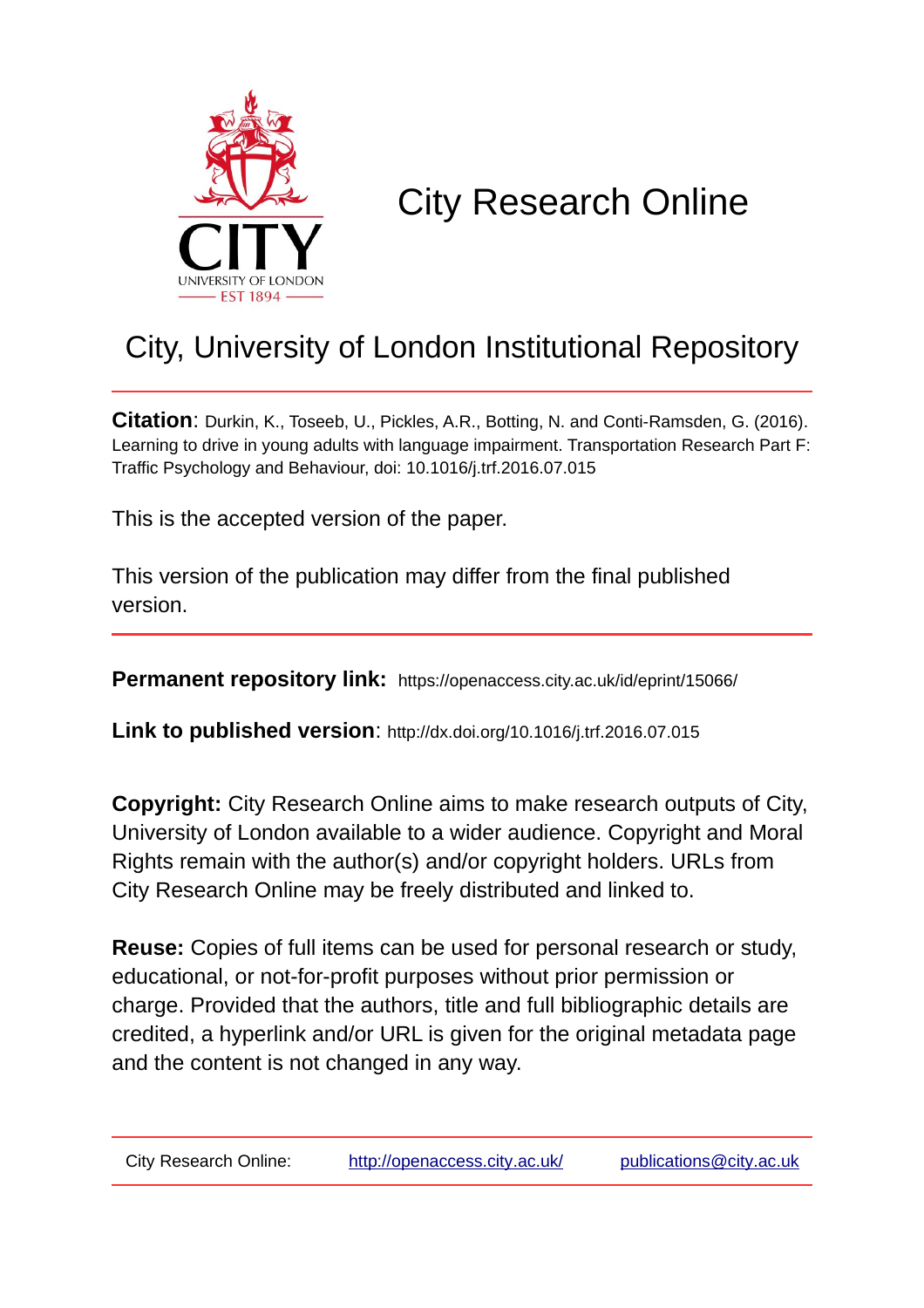### **PAPER ACCEPTED FOR PUBLICATION July 25, 2016 in Transportation Research Part F: Traffic Psychology and Behaviour**

#### **Learning to drive in young adults with language impairment**

Kevin Durkin<sup>a</sup>, Umar Toseeb<sup>b</sup>, Andrew Pickles<sup>c</sup>, Nicola Botting<sup>d</sup> and Gina Conti-Ramsden<sup>b\*</sup>

<sup>a</sup> University of Strathclyde, School of Psychological Sciences and Health, UK

<sup>b</sup> The University of Manchester, School of Psychological Sciences, UK

<sup>c</sup> King's College London, Institute of Psychiatry, Psychology and Neuroscience, UK

<sup>d</sup> City University London, Language and Communication Science, UK

\*Correspondence to: Professor Gina Conti-Ramsden, School of Psychological Sciences, The University of Manchester, Ellen Wilkinson Building, Oxford Road, Manchester M13 9PL, UK. Email: [gina.conti-ramsden@manchester.ac.uk](mailto:gina.conti-ramsden@manchester.ac.uk) Tel: +44 (0)161 275 3514/3366.

*Declaration:* The authors declare no actual or potential conflict of interest.

*Acknowledgements:* We acknowledge the Economic and Social Research Council (RES-062- 23-2745), the Nuffield Foundation (EDU-8366 and EDU-32083), the Wellcome Trust (060774) and for A. Pickles, the Medical Research Council (G0802307) and the National Institute for Health Research (NIHR) Biomedical Research Centre at South London and Maudsley NHS Foundation Trust and King's College London. The views expressed are those of the author(s) and not necessarily those of the NHS, the NIHR or the Department of Health.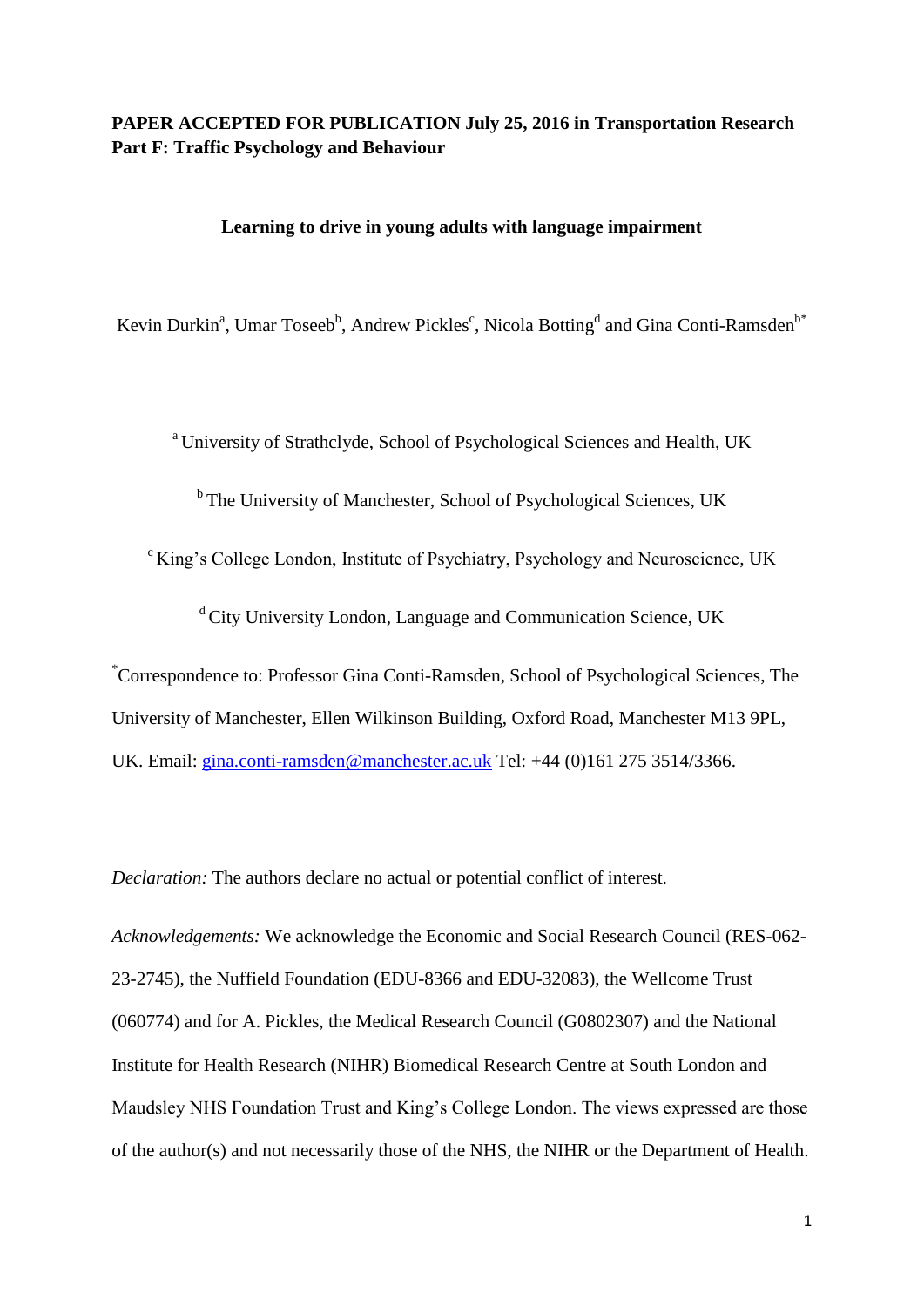## **Highlights**

- First study of entry into driving by young people with language impairment (LI)
- Individuals with LI are less likely than peers to have acquired a licence by age 24
- Language and independence at 17 contribute to the prediction of holding a licence
- Individuals with LI are at no greater risk of traffic violations/accidents
- Individuals with LI may benefit from support during the preparation and test phases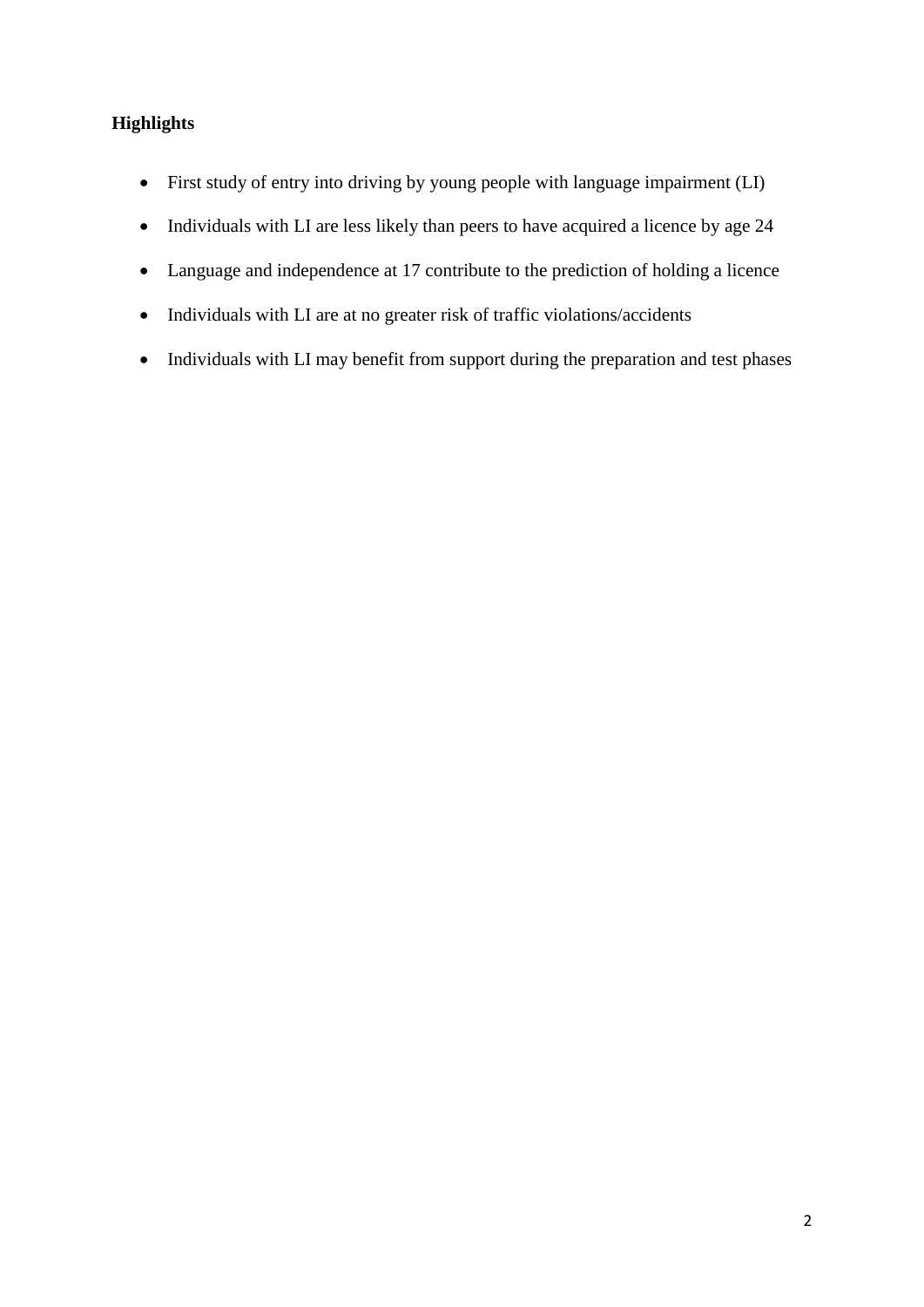#### **Abstract**

Language impairment (LI) is a common developmental disorder which affects many aspects of young people's functional skills and engagement with society. Little is known of early driving behaviour in those with this disability. This longitudinal study examines early driving experience in a sample of young adults with LI, compared with a sample of typically developing age-matched peers (AMPs). At age 24 years, significantly fewer participants with LI had acquired a driving licence. A crucial hurdle for those with LI appeared to be the Theory part of the (UK) test. Logistic regression analysis indicated that language ability and a measure of independence at age 17 contributed to the prediction of licence possession at age 24. There was no evidence of differences in traffic violations or accident rates between those with and without LI. There is little evidence that young people with LI are at greater risk on the roads than peers without LI, but some individuals with LI might benefit from support in the course of preparation for driving and in the driving test.

**Key words:** driving; young adults; language impairment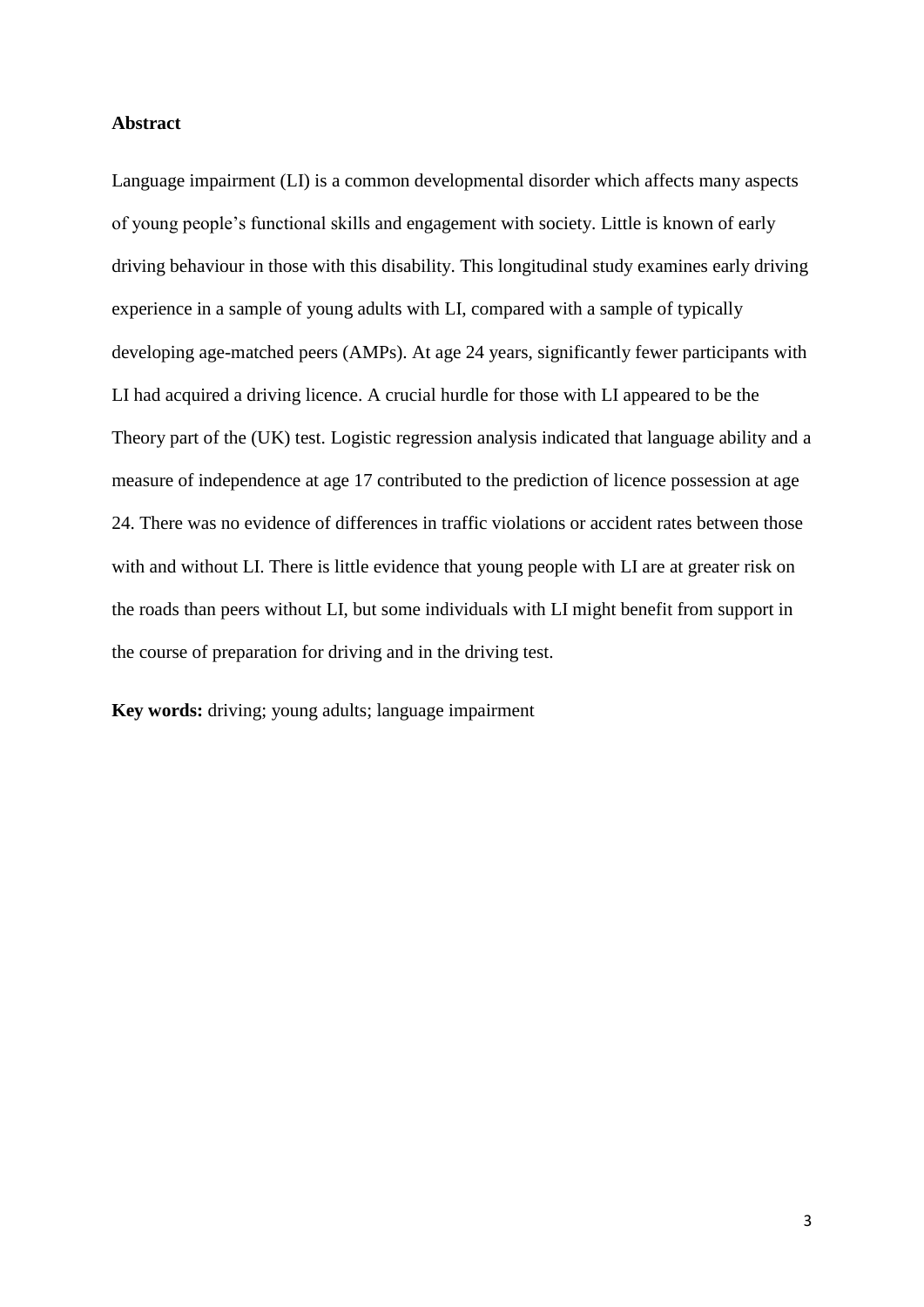#### **1. Introduction**

Learning to drive is an important dimension of achieving independence and self-sufficiency for many adolescents and young adults (Barkley & Cox, 2007). It affords or improves access to a larger geographical environment, it expands opportunities for employment and leisure, and it signals adult autonomy. It also places the young person at disproportionate risk of accidents: in most countries, young drivers are the highest risk group for road accidents and fatalities (World Health Organisation, 2013). Hence, driving is at once a valuable skill, an indicator of social inclusion, and a source of major public health issues. For these reasons, there is considerable research and policy interest in the adequacy of preparation of young people for participation in road traffic, in the inclusion/exclusion of particular groups of potential transport users (Lamont, Kenyon, & Lyons, 2013), and in the factors that help to predict safe versus risky driver behaviour (Bina, Graziano, & Bonino, 2006; Durkin & Tolmie, 2010; Romer, Lee, McDonald, & Winston, 2014; Shope & Bingham, 2008).

Much of the literature on young drivers has focused on developmental and personality characteristics associated with risk-taking, including Attention Deficit Hyperactivity Disorder (ADHD) (Barkley & Cox, 2007). A large body of evidence indicates that individuals with this condition are at greater risk than non-affected peers of violating traffic safety regulations, receiving citations for driving offences, and having road accidents (Barkley & Cox, 2007; Barkley, Murphy, & Kwasnik, 1996; Chang, Lichtenstein, D'Onofrio, Sjölander, & Larsson, 2014; Woodward, Fergusson, & Horwood, 2000). The symptoms characteristic of ADHD, including poor attention, impulsivity, hyperactivity and weak inhibitory control (Barkley, 1997) clearly present challenges to driver performance (although the extent of the risk is controversial, cf. Oliver, Han, Bos, & Backs, 2015; Vaa, 2014).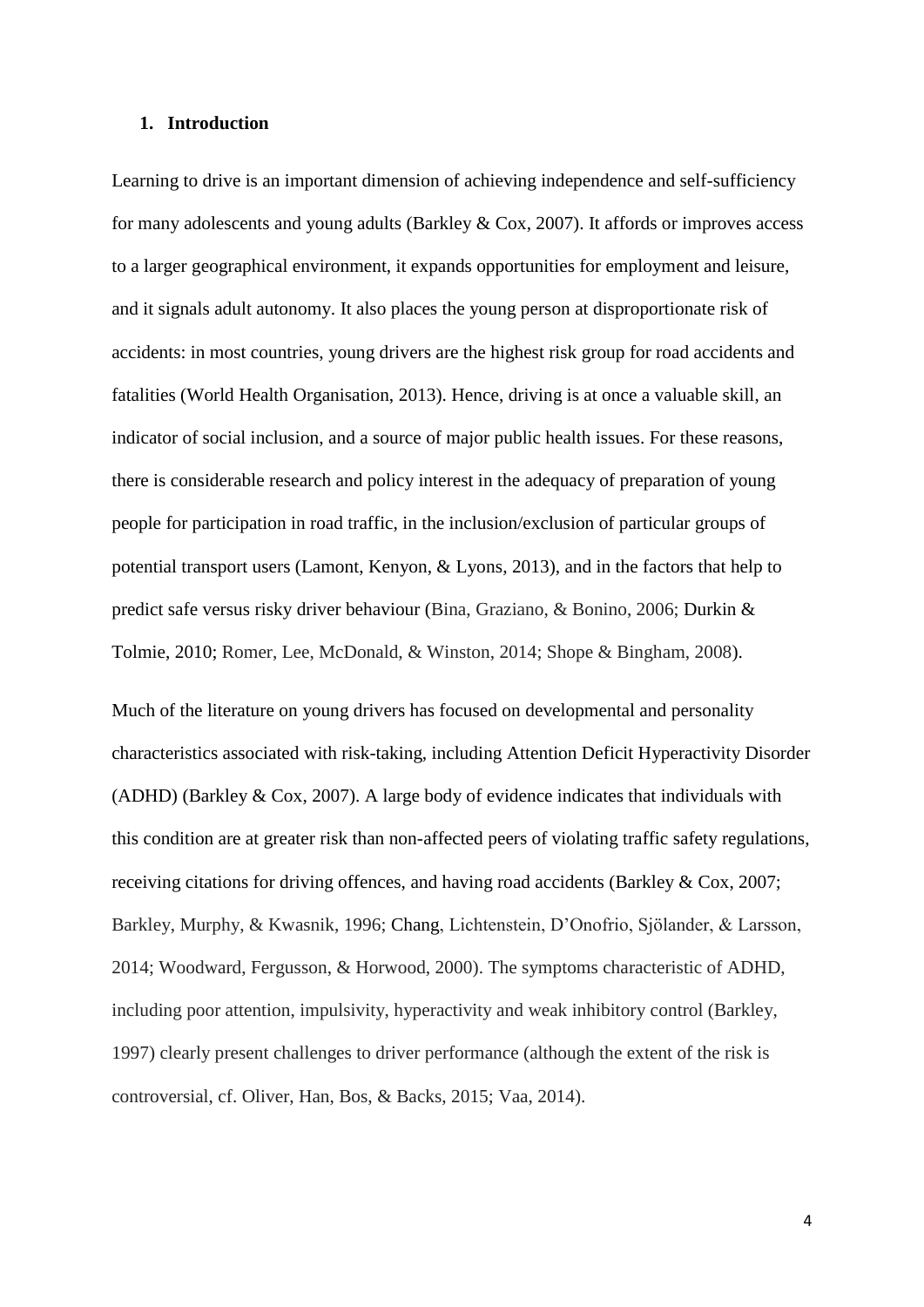Researchers have also begun to address the difficulties of individuals with dyslexia, drawing attention to the fundamental but widely neglected observation that these 'are transport users, too' (Lamont, 2009). Lamont and colleagues' in-depth qualitative analysis demonstrates that the difficulties faced by people with dyslexia with spoken and written language impact on their uses of travel information, presenting obstacles to planning and executing journeys (Lamont, Kenyon, & Lyons, 2013). Brachacki, Nicolson, and Fawcett (1995) tested the abilities of adults with dyslexia to differentiate real and false traffic signs and found that the participants with dyslexia were less able to perform the task than were typical adults.

Less attention has been paid to the substantial proportion of young people who have language impairment (LI). These individuals are also transport users and, in many cases, will become drivers at some point. In this study, we present what we believe to be the first investigation of how young adults with LI progress towards becoming drivers.

#### **1.1 Language Impairment and Driving**

LI is a disability that is often unnoticed in everyday life yet can have pervasive consequences for the young person concerned. The major clinical symptoms of this disorder are deficits in the comprehension and/or production of language in the context of nonverbal intelligence within the normal range and the absence of any hearing impairment or frank neurological damage (Leonard, 2014). The condition is heterogeneous (different children have different combinations of characteristics) but many individuals with LI have receptive difficulties detecting subtle features of everyday talk, such as the small parts of speech (e.g., plural markers, inflections, past tense expressions) that contribute importantly to the exchange of meaning. Many have expressive difficulties in producing these details and appear stilted in speech. Many have both receptive and expressive difficulties. As a result, young people with LI find it difficult to keep up with conversations and to process complicated instructions.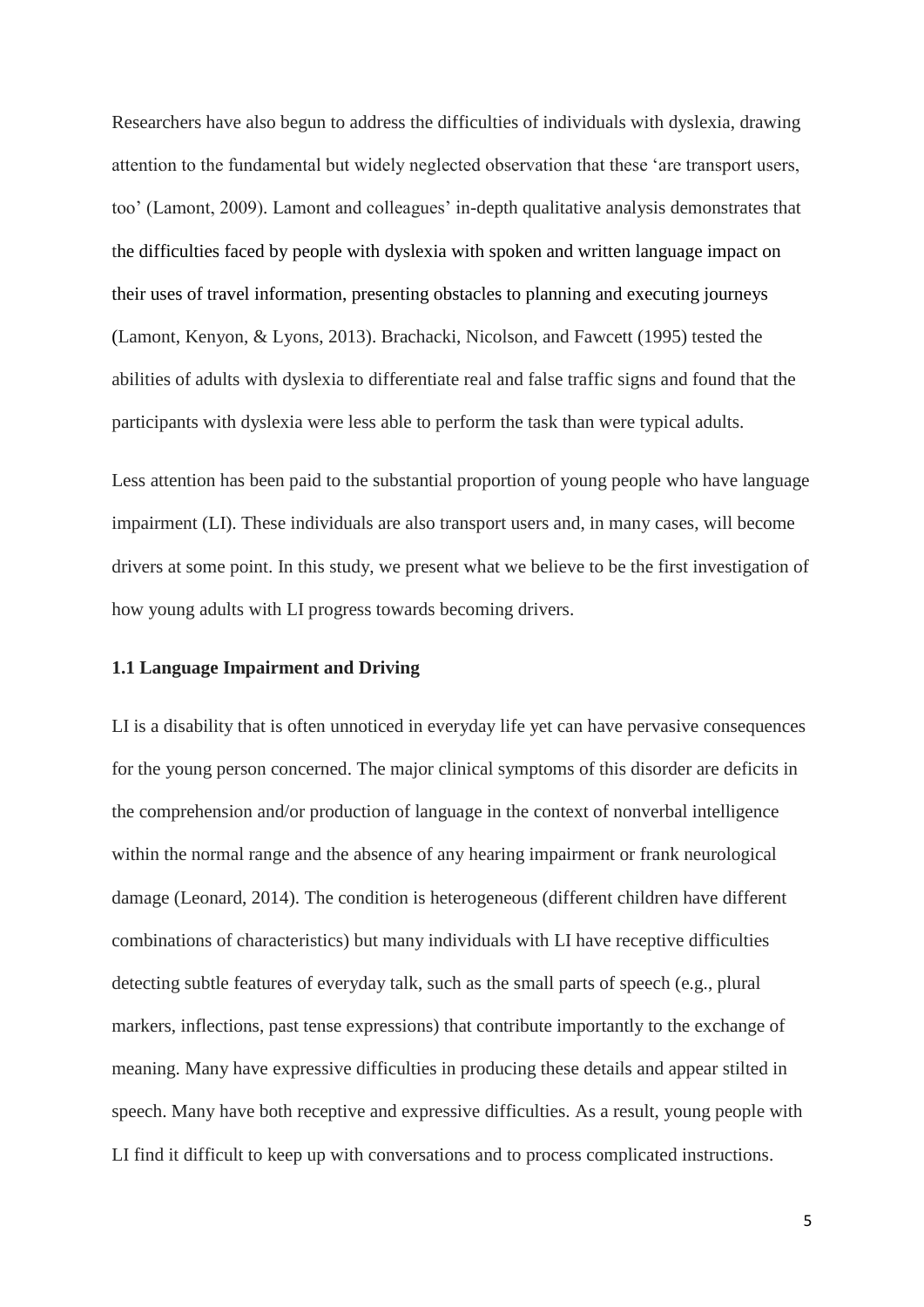Approximately 7% of children have LI at the point of school entry (Tomblin et al., 1997) and, although it can resolve during the school years, for many LI continues into adolescence and adulthood (Conti-Ramsden, St Clair, Pickles, & Durkin, 2012; Nippold, & Schwarz, 2002).

Why should LI be relevant to the tasks of the novice driver? LI can be expected to bear on transport use for reasons similar to those identified in young people with other, related, developmental disorders. Importantly, it is well-established that there are overlaps and comorbidities among ADHD, dyslexia and LI (Bishop & Snowling, 2004; Newbury et al., 2011; Redmond, in press). For example, children with LI tend to manifest levels of hyperactivity and emotional difficulties that are significantly higher than those of typical comparison groups (Beitchman, Nair, Clegg, Ferguson, & Patel, 1986; Cardy, Tannock, Johnson, & Johnson, 2010; St Clair, Pickles, Durkin, & Conti-Ramsden, 2011). High proportions of children with LI have reading difficulties (Bishop & Snowling, 2004; Conti-Ramsden, Botting, Simkin, & Knox, 2001; St Clair, Durkin, Conti-Ramsden, & Pickles, 2010).

Young people with LI have also been found to lag behind peers with typical development in the achievement of independence in many aspects of daily life (Conti-Ramsden & Durkin, 2008). For example, Conti-Ramsden and Durkin found that virtually all (99%) of the parents of a control sample of typically developing 16-year-olds reported that their children were fully able to look after themselves in respect of everyday life tasks, that their children were able to travel independently (i.e., using public transport), and could organize their own going out; however, the corresponding parental endorsements for 16-year-olds with LI on the same three measures were 64%, 78%, and 62%, respectively. Although using a very different methodology and with a different sample, this dovetails with the findings of Lamont et al. (2013) concerning people with dyslexia who reported that they sometimes needed help executing their travel plans and sometimes, if help was not readily available, avoided or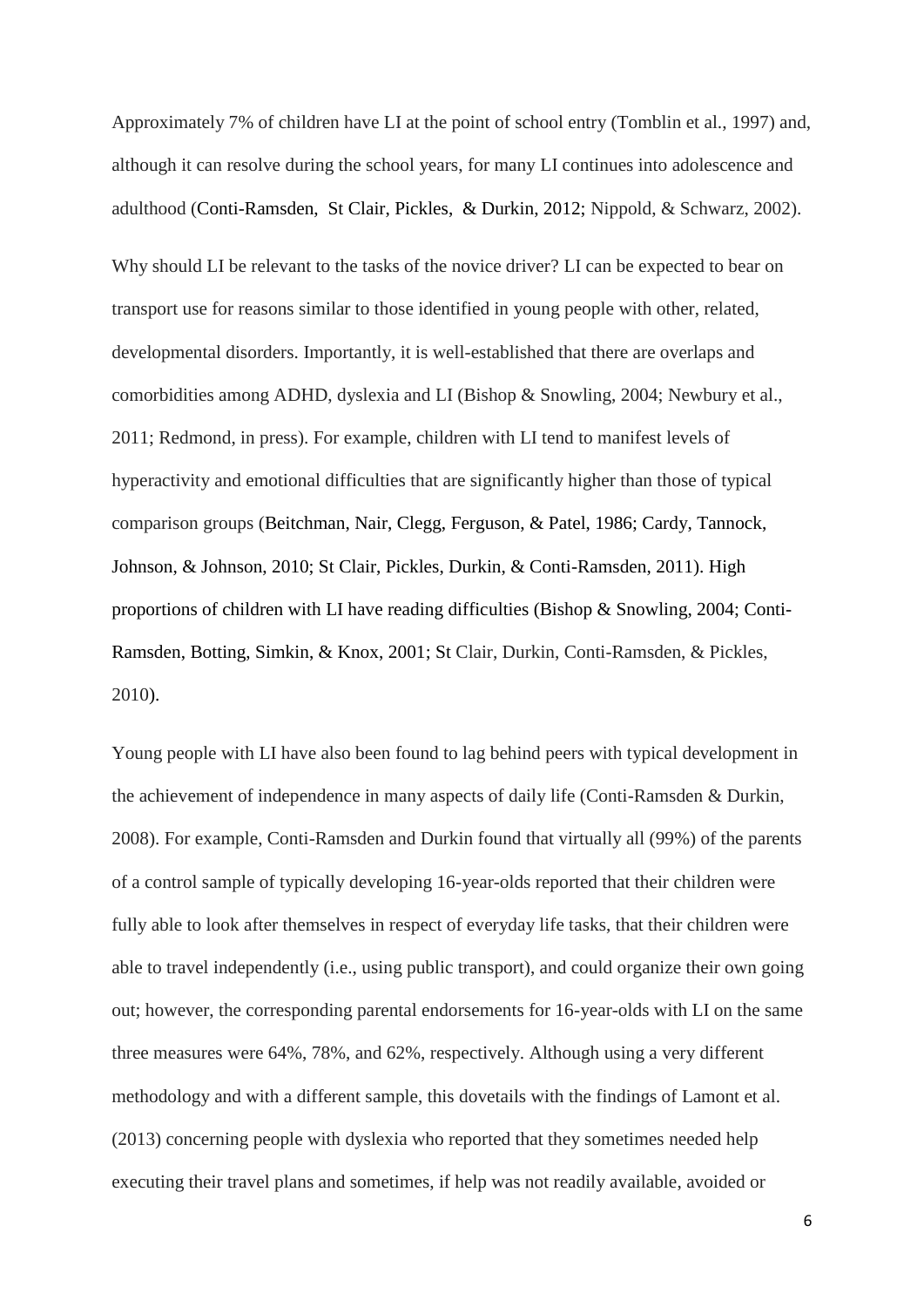abandoned journeys. This suggests that, as a group, adolescents with LI achieve less familiarity with the daily tasks of transport use and are less equipped with the general level of personal independence that could form the backdrop to a desire to learn to drive.

In sum, the entry barriers to driving – such as learning how to drive, taking driving tests – normally involve listening to instructions, articulating plans, and reading texts and signs; all of these pose potential obstacles to those with language difficulties. Learning to drive is an important developmental task for many young people, but those with LI tend to be delayed in addressing developmental tasks and in achieving autonomy. Taken together, these factors lead to the expectation that entry into driving will be later in young people with LI than in typically developing comparison peers.

#### **1.2 The Present Study**

The present study investigates the uptake of driving and the early driving records of a sample of young people with histories of LI, and compares them to a group of peers with typical development. In the light of the above, we focussed on two aspects, each of which has theoretical and practical importance. These are: developmental readiness for entry into driving (i.e., seeking and acquiring a licence, confidence in driving) and safety indicators (i.e., rule violations and accidents). Developmental readiness is of theoretical interest in helping to understand how different abilities – in the present case, language abilities – impact on tasks associated with entry into adulthood. It is also of practical importance, in that access to driving mobility is a measure of social inclusion (Lamont et al., 2013). It would be of concern, for example, if a substantial minority of young people was unwittingly excluded from road use because of language disability if, in fact, there was no relationship between the disorder and driving behaviour.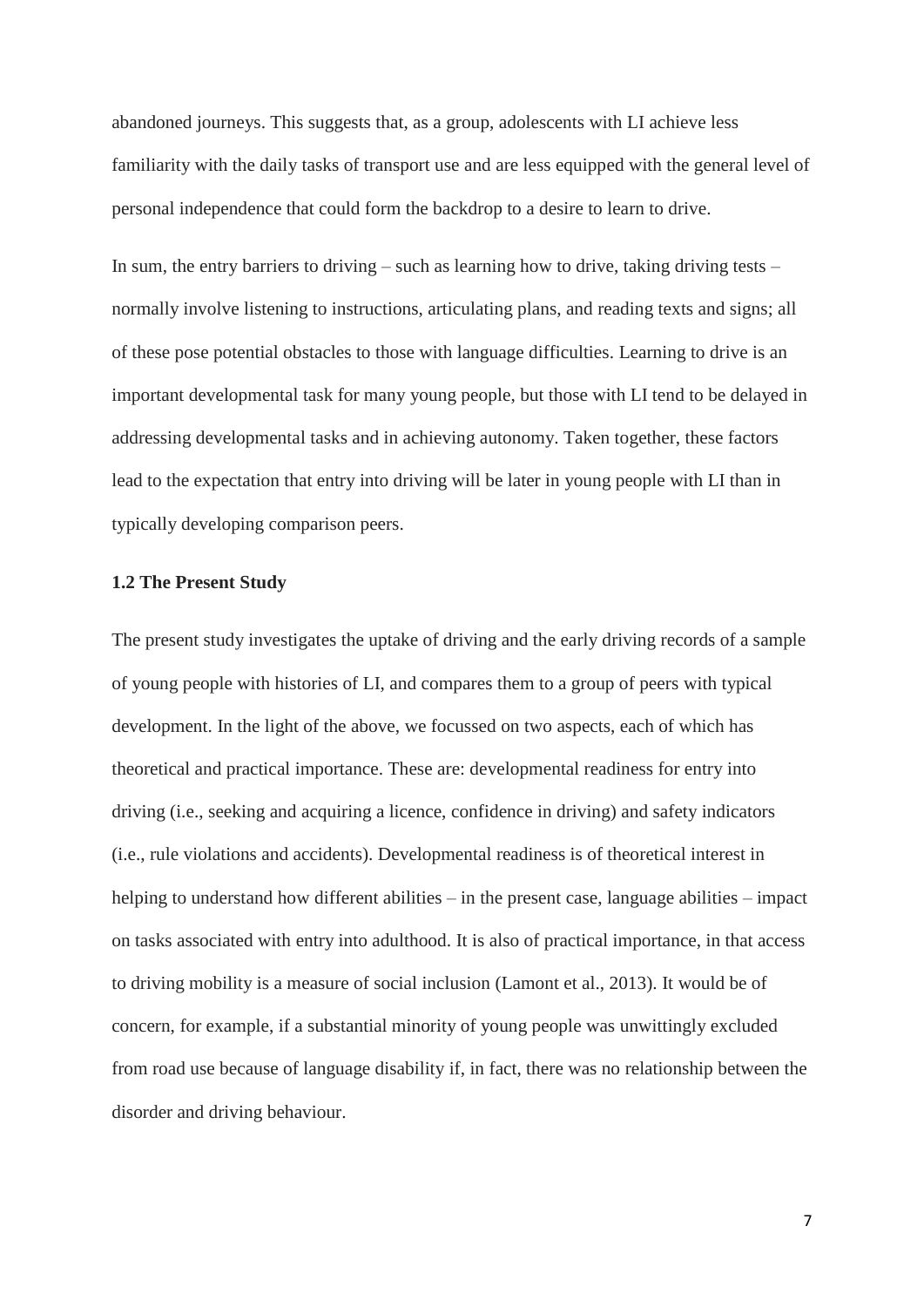Safety indicators are of theoretical interest as measures of the real-world consequences of impairments. In respect of adolescents with ADHD, Barkley and Cox (2007) review evidence to suggest that people with this condition manifest impairments in operational driving skills (including reaction time, speed of cognitive processing, attention, concentration, visual scanning, visual-motor integration) and that these deficits contribute to poorer safe driving records and higher accident rates among those with ADHD. Deficits in similar cognitiveperceptual skills have also been identified in children and adolescents with LI (Bishop, 2002; Hick, Botting, & Conti-Ramsden, 2005; Finneran, Francis, & Leonard, 2009; Hill, 2001; Powell & Bishop, 1992). However, it is unknown whether there is an association between LI and driving safety problems. Again, the practical import of this question is that it speaks to community safety needs and to whether additional training and/or treatment would be advisable before allowing young people with LI to drive. One purpose of the present investigation was to provide the first body of relevant evidence.

We predicted that, compared to their typically developing peers, a smaller proportion of young people with LI would learn to drive and that, among those who did drive, confidence in driving would be lower than in their typically developing counterparts.

The basis for predictions concerning actual safety indicators is less straightforward. On the one hand, unlike adolescents with ADHD, there is no evidence to suggest that adolescents with LI are any more prone to risk-taking or antisocial behaviour than is normative among the typically developing population. On the other hand, as tasks such as reading signs and responding to instructions are potentially difficult for those with LI and, as there is evidence of cognitive-perceptual deficits associated with the disorder, it is possible that these characteristics could impact on decision making and errors in traffic; in turn, this could result in higher than normative accident rates. This is an open empirical question, and we aimed to provide preliminary evidence.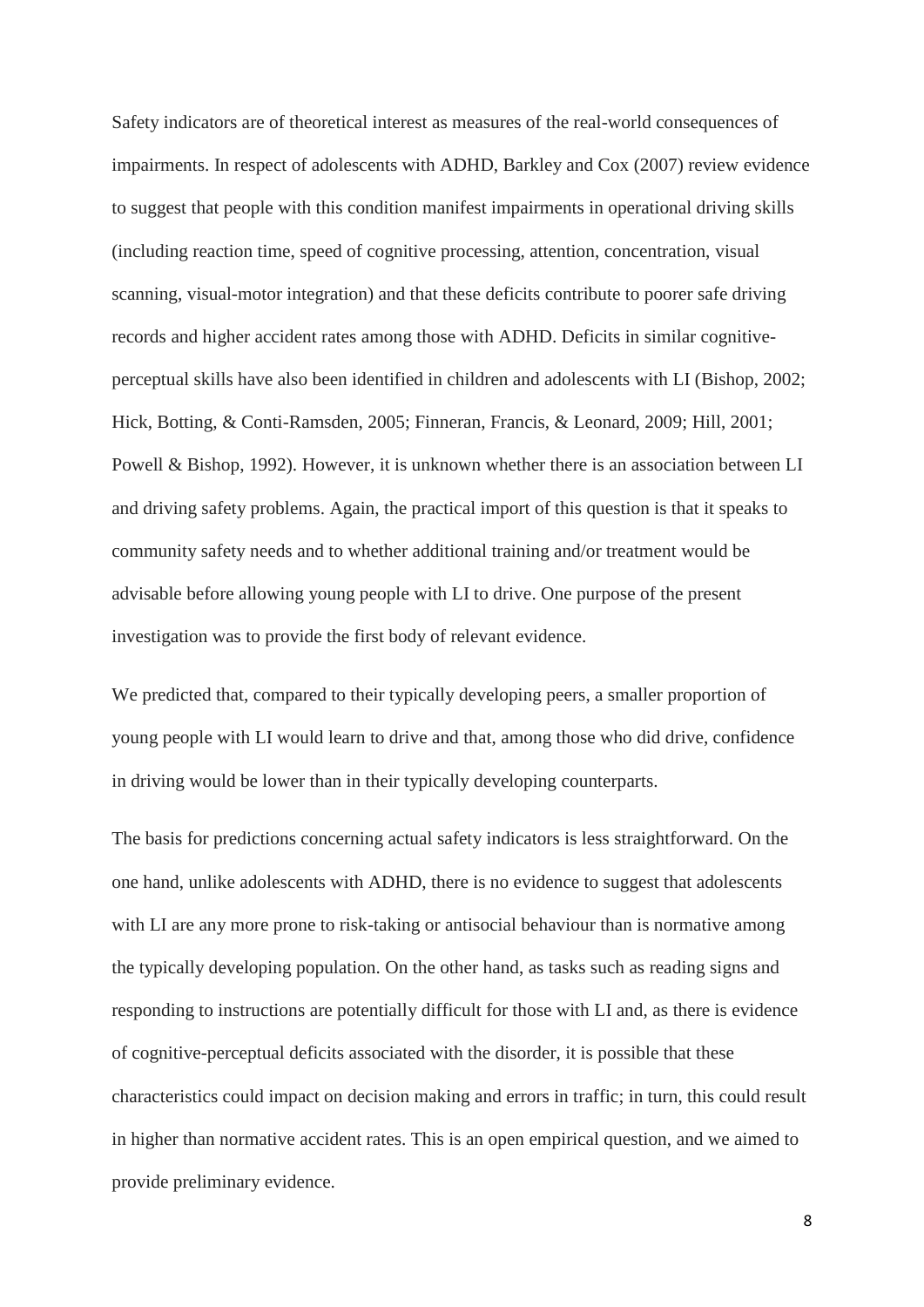We took note also that Lamont et al. (2013) reported that many adults with dyslexia found satellite navigation (sat nav) technology extremely beneficial. This is of interest to the present investigation because comprehension of real-time language is by definition difficult for many of those with LI. Using sat nav entails coordinating 'live' verbal instructions with on-screen maps and symbols and relating all of this information to the driver's current location, goals and strategic plans. As well as their language difficulties and associated problems with online processing, adolescents with LI experience greater difficulties with using computer technologies and higher levels of computer anxiety than do adolescents without LI (Conti-Ramsden, Durkin, & Walker, 2010; Durkin, Conti-Ramsden, & Walker, 2010). Hence, on the one hand, those with a related disability (dyslexia) appear to fare well with this technology (or, at least, perceive it as very helpful) but, on the other hand, there are reasons to anticipate that it could be difficult and even threatening for those with LI. In relation to use of sat navs, we aimed to obtain self-report information which could guide future observational and experimental research.

#### **2. Method**

#### **2.1 Ethics**

The study reported here received ethical approval from The University of Manchester, UK. Participants and their parent/legal guardian (for the parental questionnaires) provided written informed consent.

#### **2.2 Participants**

Participants were recruited as part of the Manchester Language Study, a large-scale longitudinal research programme that began when the children with LI were 7 years of age (Conti-Ramsden & Botting, 1999; Conti-Ramsden, Crutchley, & Botting, 1997). At 16/17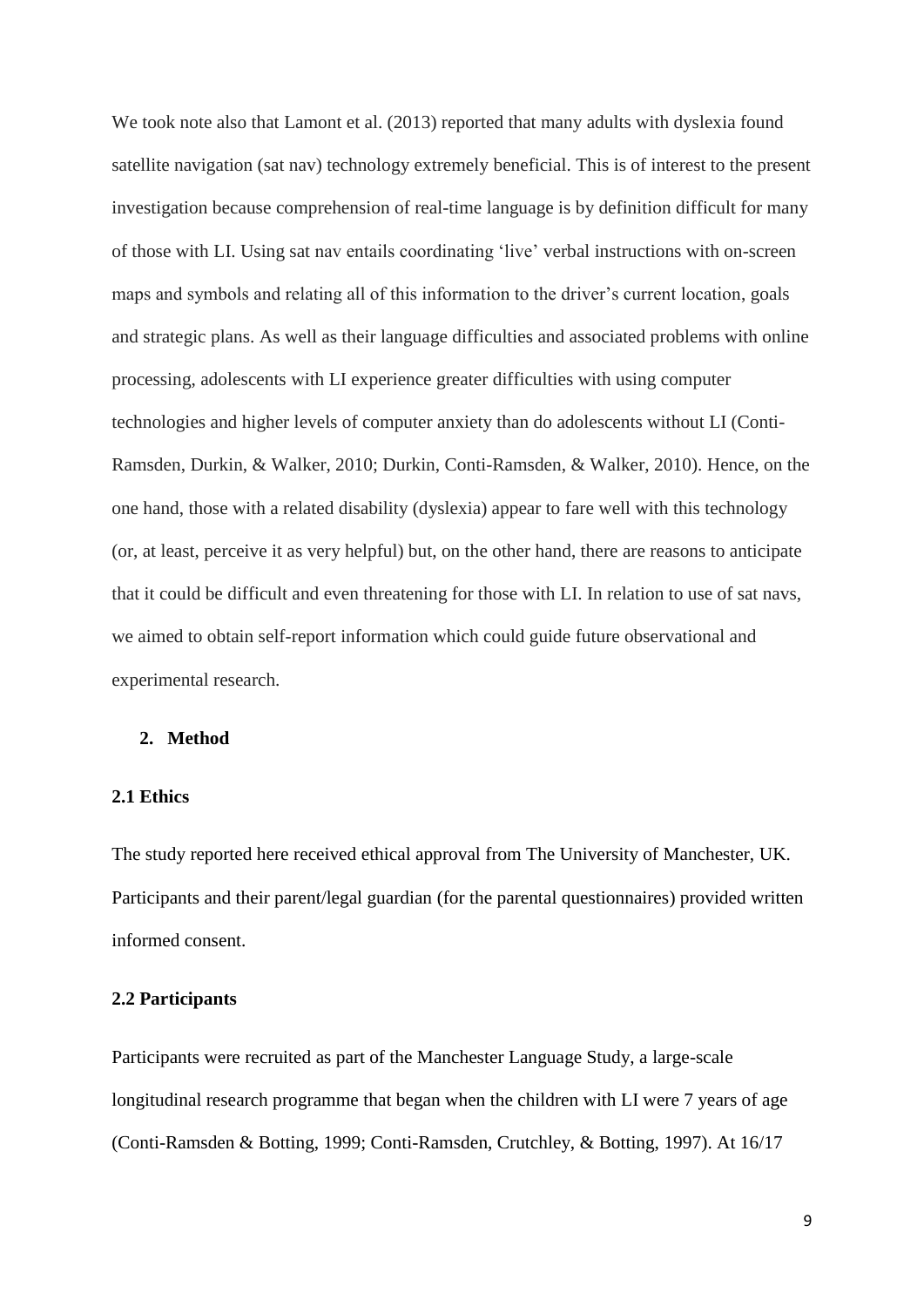years of age a comparison group of young people (age-matched peers, AMPs) were also recruited. These participants had no history of special educational needs or speech and language therapy provision. For both groups of participants, not all participants who took part at age 24 took part at age 16/17.

**2.2.1 Young people with LI.** The initial cohort of 242 children with LI originally consisted of 186 boys (77%) and 56 girls (23%), and was recruited from 118 language units across England. They represented a random sample of 50% of all 7-year olds attending language units. Language units are specialist resource classes for children who have been identified with primary language difficulties, which are attached to regular schools. Although attrition occurred, this was partly due to funding constraints at follow-up stages of the study. For this study, analysis was conducted on data collected at ages 16/17 (M 16.5, SD 0.4 years) and 24 years (M 24.4 SD 0.7). At age 16/17, there were 80 young people with LI (56 males and 24 females) and at age 24, there were 84 young people with LI (56 males and 28 females). From the 84 young people with LI at age 24, 57 provided data at both time points.

**2.2.2 Comparison peers**The comparison group of peers was selected to be of similar age, similar geographical area, and similar socioeconomic background as the young people with LI. The comparison group was of a similar age to the sample with LI at each time point (16/17: M 16.4, SD 0.4 years, 24: M 24.1, SD 0.9 years). At age 16/17, there were 85 participants in the AMP group (53 males and 32 females) and at age 24, there were 88 (49 males and 39 females). Participants at age 16/17 came from similar geographical locations as the sample with LI. The comparison group came from the same schools as the participants with LI as well as additional targeted schools to ensure a similar urban versus rural geographical distribution in both groups. In addition, participants in the comparison group were sampled from selected demographic areas in order to ensure comparison peerss came from a broad range of socioeconomic backgrounds, similar to participants with a history of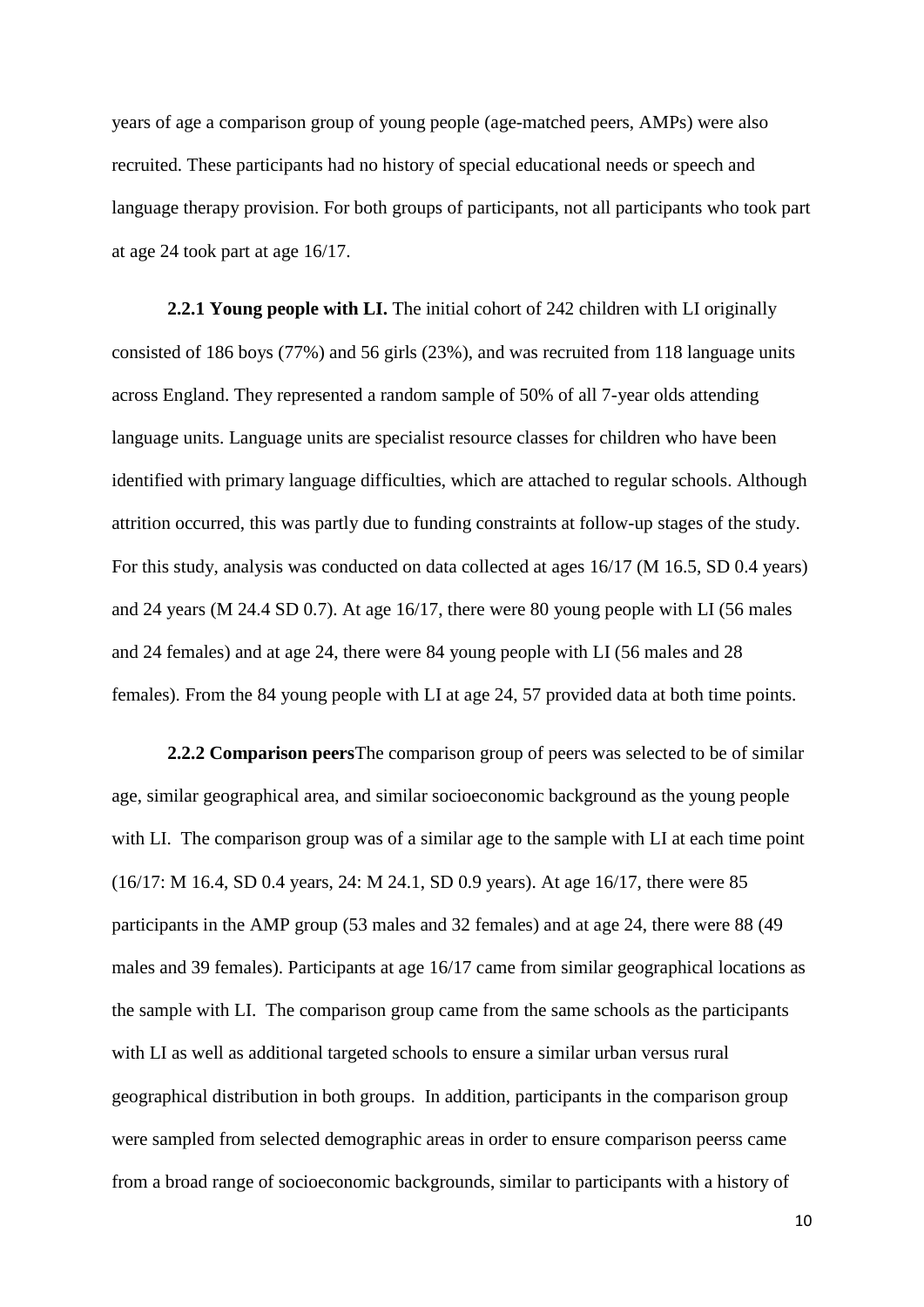LI. The LI and the comparison groups did not differ on household income at age 16/17 years  $(\chi^2(10, N=145)=9.32, p=.501)$  nor personal income at age 24 years  $(\chi^2(5, N=131)=7.38,$ *p*=.194). For ease of reading, the comparison group is referred to as age-matched peers (AMP). From the 88 young people in the AMP group, 53 provided data at both time points. As expected, language, PIQ, and reading profiles were different for the groups at both time points (Table 1).

#### **[**TABLE 1 HERE]

#### **2.3 Materials**

**2.3.1 Language measures.** The Clinical Evaluation of Language Fundamentals (CELF-IV<sup>uk</sup>, Semel, Wiig, & Secord, 2006) was used at both time points. Neither group reached ceiling levels on this assessment which is normed up to age 21;11 years; therefore, the CELF-IV was deemed the best fit assessment for our cohort at 24 years of age. The Word Classes subscale for receptive language and Recalling Sentences subscale for expressive language were used at both time points. A core language score at age 16/17 was also derived using four subsets of the CELF-IV in accordance with the scoring manual: Recalling Sentences, Formulated Sentences, Word Classes 2, Word Definitions.

**2.3.2 Non-verbal IQ.** The Wechsler Abbreviated Scale of Intelligence (WASI, Wechsler 1999) Performance subscale was used at both time points.

**2.3.3 Reading measures at age 16/17.** The Sight Word Efficiency Subscale of the Test of Word Reading Efficiency (TOWRE; Torgesen, Wagner, & Rashotte 1999) was used. During this assessment, participants were required to identify the maximum number of words within set time duration.

**2.3.4 Independence measure at age 16/17.** The parent-report independence questionnaire (Conti-Ramsden & Durkin, 2008) was used. Questions covered self-help skills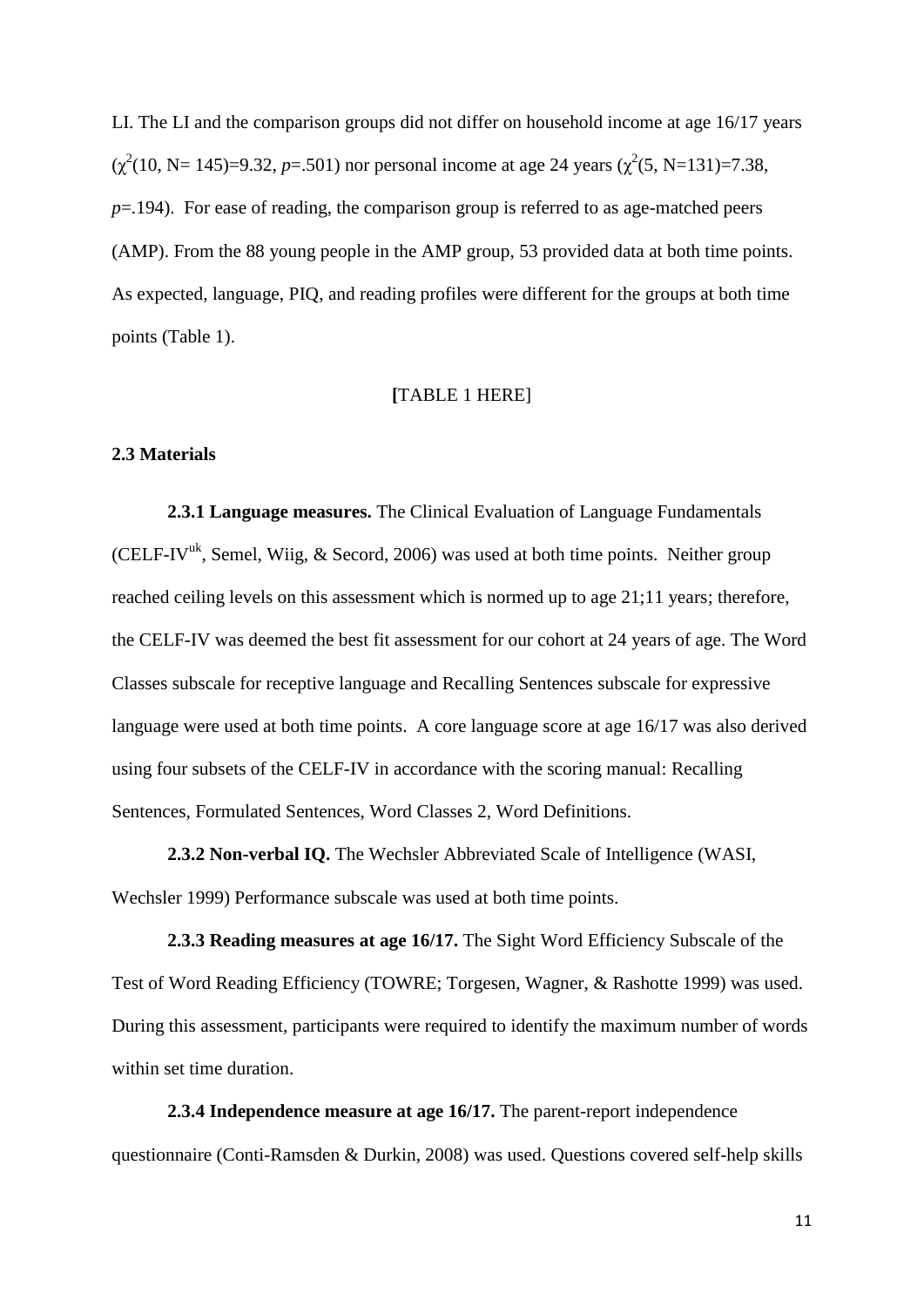(e.g., looking after oneself), ability to carry out necessary tasks for every living (e.g., using the telephone), and the ability to carry out activities outside the home (e.g., traveling independently, going out on their own or with friends). Responses to the 11 questions were summed to create an overall score between 0 and 11. Higher scores indicated greater independence. The Cronbach's  $\alpha$  for this administration of the scale was .77.

#### **2.3.5 Driving related measures at age 24.**

*A driving related behaviours questionnaire* collected basic information about driving experience in four categories: general driving (5 items; e.g., 'Can you drive a car?'), theory test (6 items; e.g., 'Have you taken the Theory Test?'), practical test (6 items; e.g., 'Did you find the Practical Test easy or hard?'), and use of satellite navigation system (3 items; e.g., 'Do you use a sat nav?').

*A driving confidence scale* was adapted from previous measures of driving confidence (Baldock, Mathias, McLean, & Berndt, 2006; Parker, Macdonald, Sutcliffe, & Rabbitt, 2001). This assessed the individual's confidence in a range of driving contexts. Example items include: 'How confident are you in your ability to drive alone?', '… drive on the motorway?', '… drive at night?'. Responses to each item were on a 5-point scale (1 'Not at all confident', 5 'Very confident'). Scores ranged from 8 to 40; a higher score indicated higher confidence (Cronbach's  $\alpha = 0.8$ ).

*Safety indicators* were assessed using an adapted version of the *driving history interview* (Barkley, Murphy, Dupaul, & Bush, 2002). This collects self-reports of violations of traffic rules and experience of accidents. Example items include: 'How many times have you received a speeding ticket?', '… driven without insurance', '… been determined to be at fault in an accident?' Note that it is possible to give answers greater than 1 for any question (e.g., for the latter question, answers ranged from 0 to 6). Total scores from the 11 items were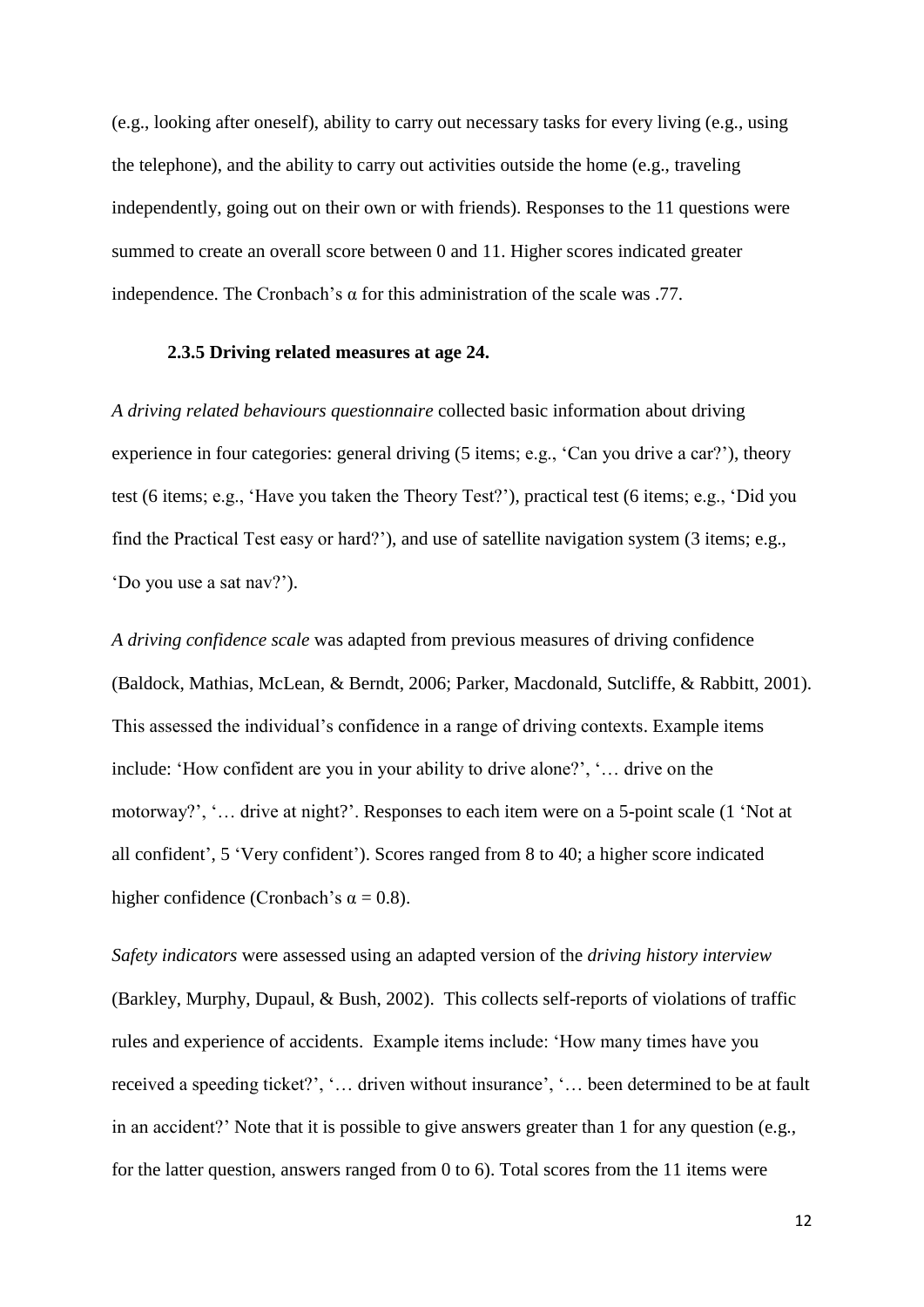summed to create an overall safety indicators score. A higher score indicated more problematic driving behaviours.

#### **2.4 Procedure**

The participants were interviewed face-to-face on the measures described above as part of a wider battery. Interviews took place in a quiet room, wherever possible with only the participant and a trained researcher present. Standardized assessments of nonverbal and verbal skills were administered in the manner specified by the test manuals. During the interview, the items were read aloud to the participants. The items and response options were also presented visually to ensure comprehension.

#### **2.5 Statistical Analysis**

All statistical analyses were conducted in Stata/SE 13.1 (StataCorp, 2013) and a two-tailed significance level of p= .05. P values are reported up to 3 decimal places and test statistics, means and standard deviations to 1 decimal place. Chi-squared tests were used to test for differences in binary responses and independent samples t-tests were used to test for differences in continuous responses. Using predictors measured at age 16/17 years, logistic regression analysis was conducted to calculate the likelihood of holding a full driver's licence by age 24 years. In the cross-sectional analyses, data from all participants was used. For the longitudinal analysis, only participants who provided data at both time points were included.

#### **3. Results**

#### **3.1 Engagement with Driving**

Comparisons between young people with LI and AMPs for questions relating to general driving, the theory test, and the practical test are shown in Table 2.

[TABLE 2 HERE]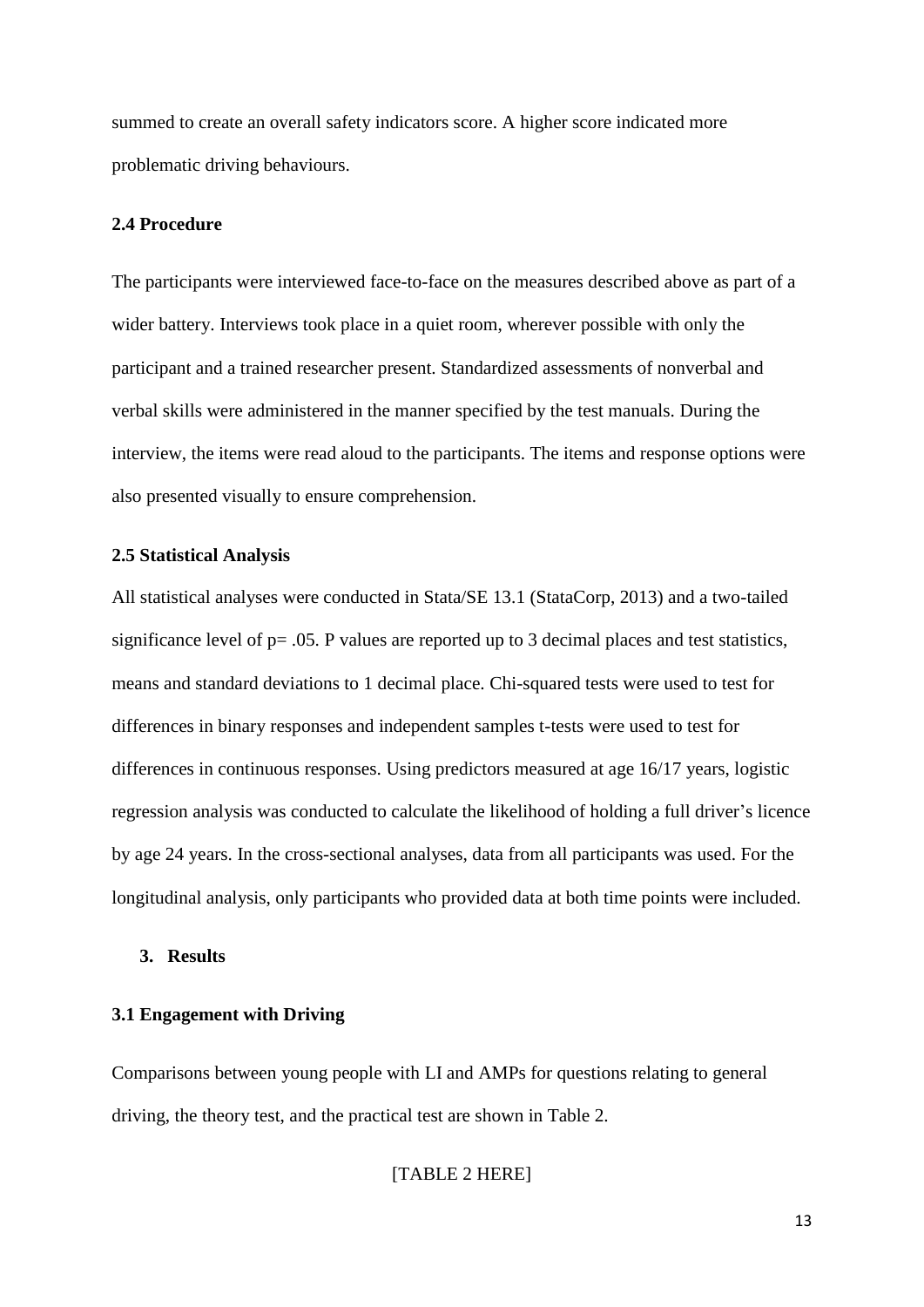#### **3.2 General Driving**

In terms of general driving, fewer young people with LI stated that they could drive a car and fewer had a full driving licence compared to their AMPs. For those who could not drive, there were no differences between the young people with LI and their AMPs in their desire to drive a car or their intention to learn to drive. These comparisons are shown in Table 2.

Of those who had learned to drive or were learning to drive, there was no difference between the groups in terms of the age at which they started to do so, which was 18.1 years (SD 1.8) in the LI group, and 18.1 years (SD 1.6) in the AMPs,  $t(115) = 0.1$ ,  $p = .96$ .

#### **3.3 Theory Test**

Fewer young people with LI had taken the theory test. Of those who had taken it, fewer young people with LI had passed it. More young people with LI took more than one attempt to pass their theory test, and more of the young people with LI rated the theory test as either hard or very hard. When participants were asked what they found difficult about the theory test, young people with LI selected reasons such as reading the instructions, reading the questions, the time limit, hazard perception, remembering the information, and understanding the questions. The AMPs did not select reading the instructions, reading the questions, and the time limit as reasons for their difficulty. Similarly to the young people with LI, however, some experienced difficulties with the hazard perception test, remembering the information, and understanding the questions.

#### **3.4 Practical Test**

Fewer young people with LI had taken the practical test compared to their AMPs. However, of the young people with LI who had taken the practical test, the pass rate was not different to AMPs, and it did not take them more attempts than their AMPs. For those who failed, there was no difference between the young people with LI and AMPs in terms of how many times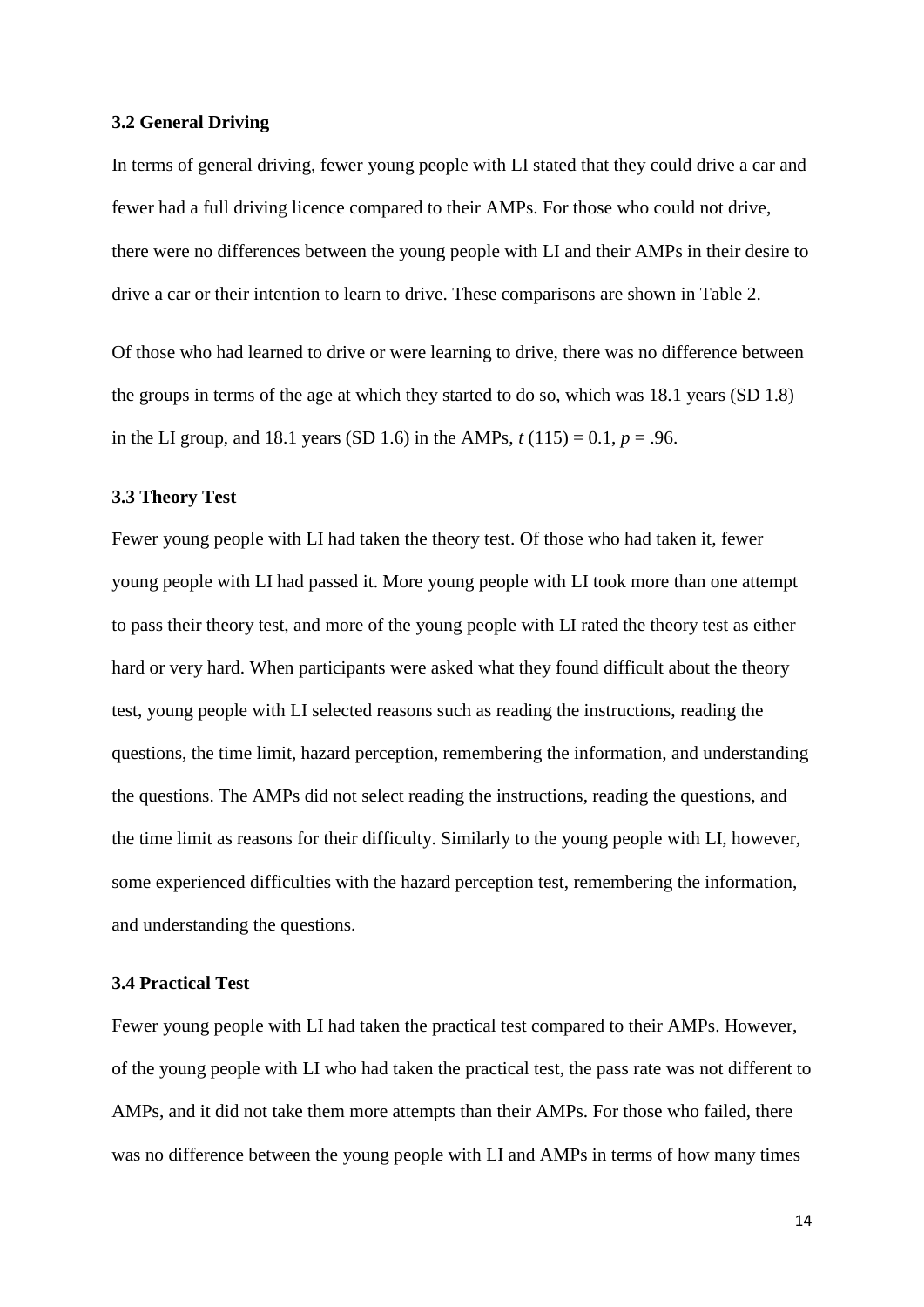they had failed. For all participants (those who had passed or failed the practical driving test), there was no difference between young people with LI and their AMPs in their rating of the practical test as either hard or very hard. When participants were asked what they found difficult about the practical test, young people with LI selected difficulties such as understanding directions/instructions from the examiner, technical questions, and nerves. The AMPs selected difficulties such as nerves and the pressure of the test.

#### **3.5 Use of Satellite Navigation (sat nav)**

There was no difference between young people with LI and their AMPs in the use of a sat nav whilst driving or their perceived difficulty when using the sat nav. None of the young people with LI reported difficulty using the sat nav and three of the AMPs reported difficulties: understanding the directions given was the main difficulty reported.

#### **3.6 Driving Confidence**

There was no difference in self-reported driving confidence between the two groups. The driving confidence means were  $33.8$  (SD = 3.9) for LI and  $34.2$  (5.4) for AMPs, t (92) = -.04 p=.710.

#### **3.7 Safety Indicators**

There were no differences in the safety indicators between the groups. The means and SDs were 4.1 (12.6) for LI and 4.0 (9.5) for AMPs, t (97) = 0.08 p= 0.935.

#### **3.8 Predicting Possession of a Full Driving Licence at Age 24**

Significantly fewer young people with LI had obtained a driving licence by age 24, compared to their AMPs (Table 2). To investigate the extent to which language, reading and independence influenced the likelihood of attaining a driving licence in young people with LI, a logistic regression was run in which the outcome variable was possession of a driving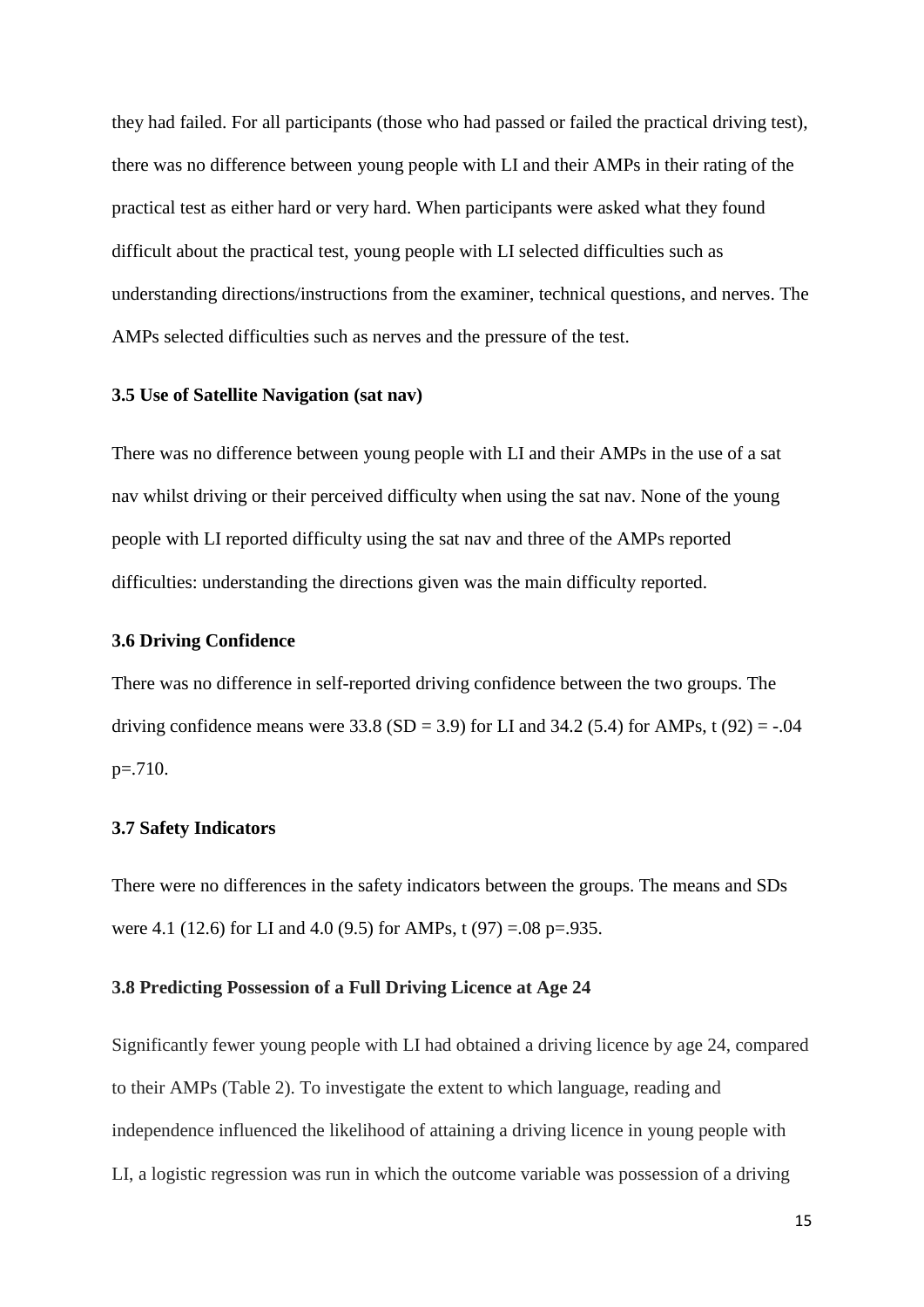licence at age 24, and the predictors were language, reading, and independence, all measured at age 16/17. Thus, the analysis tests longitudinally to what extent characteristics identifiable at around the age the young person becomes eligible to learn to drive help to predict the likelihood of gaining a licence within the next few years. The zero order correlations among the variables are presented in Table 3, and the results of the logistic regression are presented in Table 4.

#### [TABLE 3 HERE]

#### [TABLE 4 HERE]

The analysis revealed a significant overall effect. Language and independence scores were identified as contributing significantly. This pattern of results was the same when controlling for PIQ and when controlling for gender. The same analysis was conducted for the group of AMPs but no significant effects were obtained.

#### **4. Discussion**

This is the first study of the early driving-related choices and experiences of young people who have grown up with language impairment. Because of previous evidence that a proportion of adolescents with LI are lacking in some of the indicators of personal independence and mobility, we expected that by early adulthood there would be lower levels of participation (obtaining a licence) in this group than in a group of age matched peers. This proved to be the case, with only 43% of our sample of young adults with LI having obtained a full driving licence, compared to 75% of those of the same age without LI. Fewer participants with LI had taken the theory component and, of those who had taken it, a smaller proportion had passed it. More participants with LI required more than one attempt to pass their theory test, and more participants with LI rated the theory test as either hard or very hard.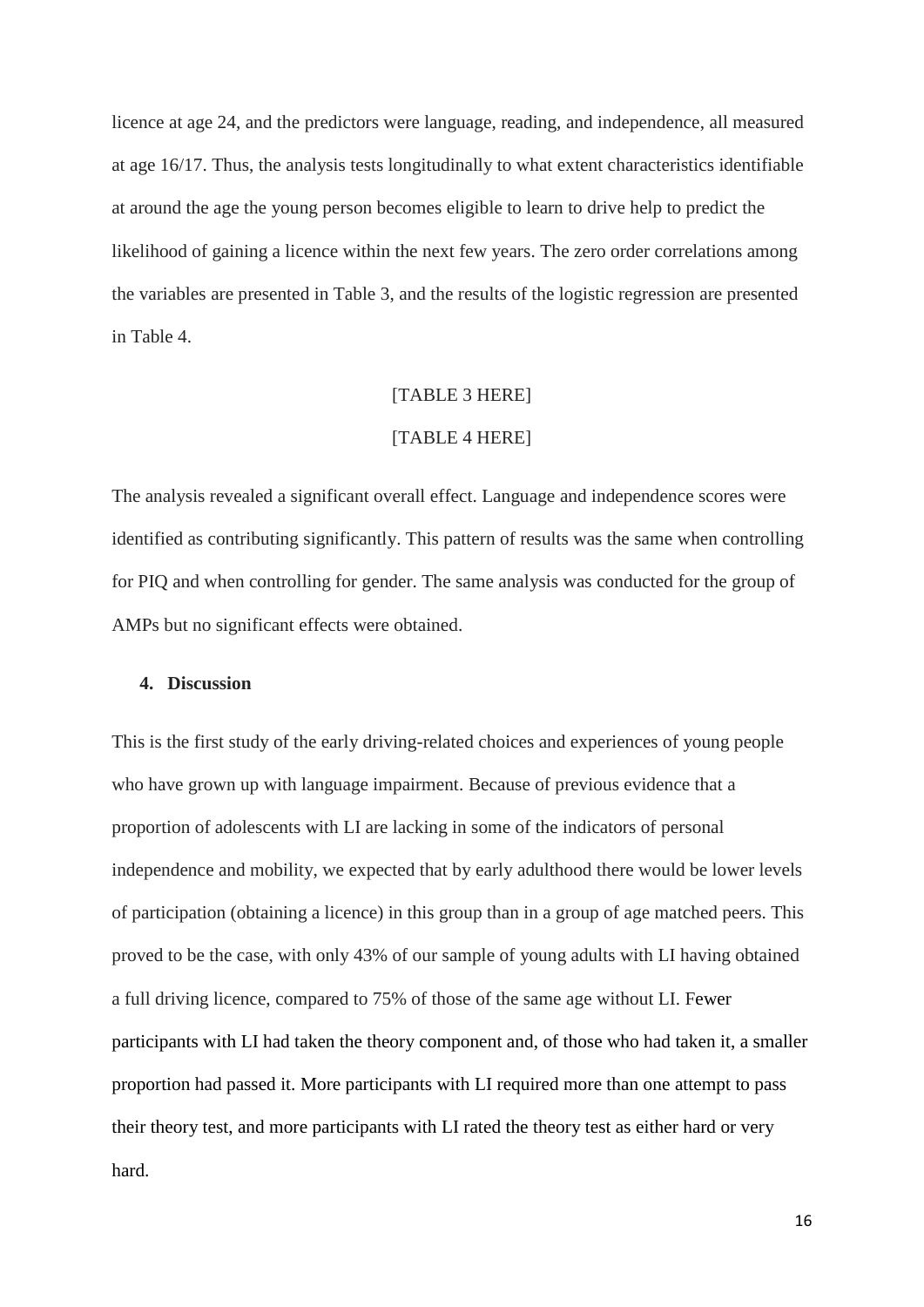With respect to the second stage of the test, fewer participants with LI had taken the practical component, compared to AMPs. However, of the participants with LI who had taken the practical test, the pass rate was not different to that for the comparison group, and they did not require more attempts than the comparison group to pass it. For those who failed, there was no difference between the participants with LI and those without LI in terms of how many times they had failed. Among those who had attempted the practical driving test (whether they passed or failed), there was no difference between the LI group and the comparison group in their rating of this component as hard or very hard.

A diagrammatic summary of progress through the key stages of pursuit of a driving licence is presented in Figure 1. Some participants indicated no interest in learning to drive, so the diagram focuses on those whose aspirations to become a driver had already been realised, were in progress, or were expressed as a desire to be able to do so. Together, these are labelled as 'Aspire to drive.' Slightly more participants in the AMP group aspired to drive, but this was not a significant difference; the question of interest, then, is how the respective groups fared in the period under study.

#### [FIGURE 1 HERE]

These findings suggest that a crucial hurdle for young people with LI learning to drive in the UK is the theory test. A proportion of those with LI have not attempted this stage and, of those who have, high numbers (relative to those without LI) appear to have experienced difficulties. Because they are not eligible to proceed to the practical test until the theory test is passed, a smaller proportion of those with LI reach the practical stage - but, if they do reach it, they are no more likely to fail.

The participants' own indications of what they found difficult about the theory test were consistent with the interpretation that the language and information processing features of the task were problematic for them. Participants with LI selected reasons such as reading the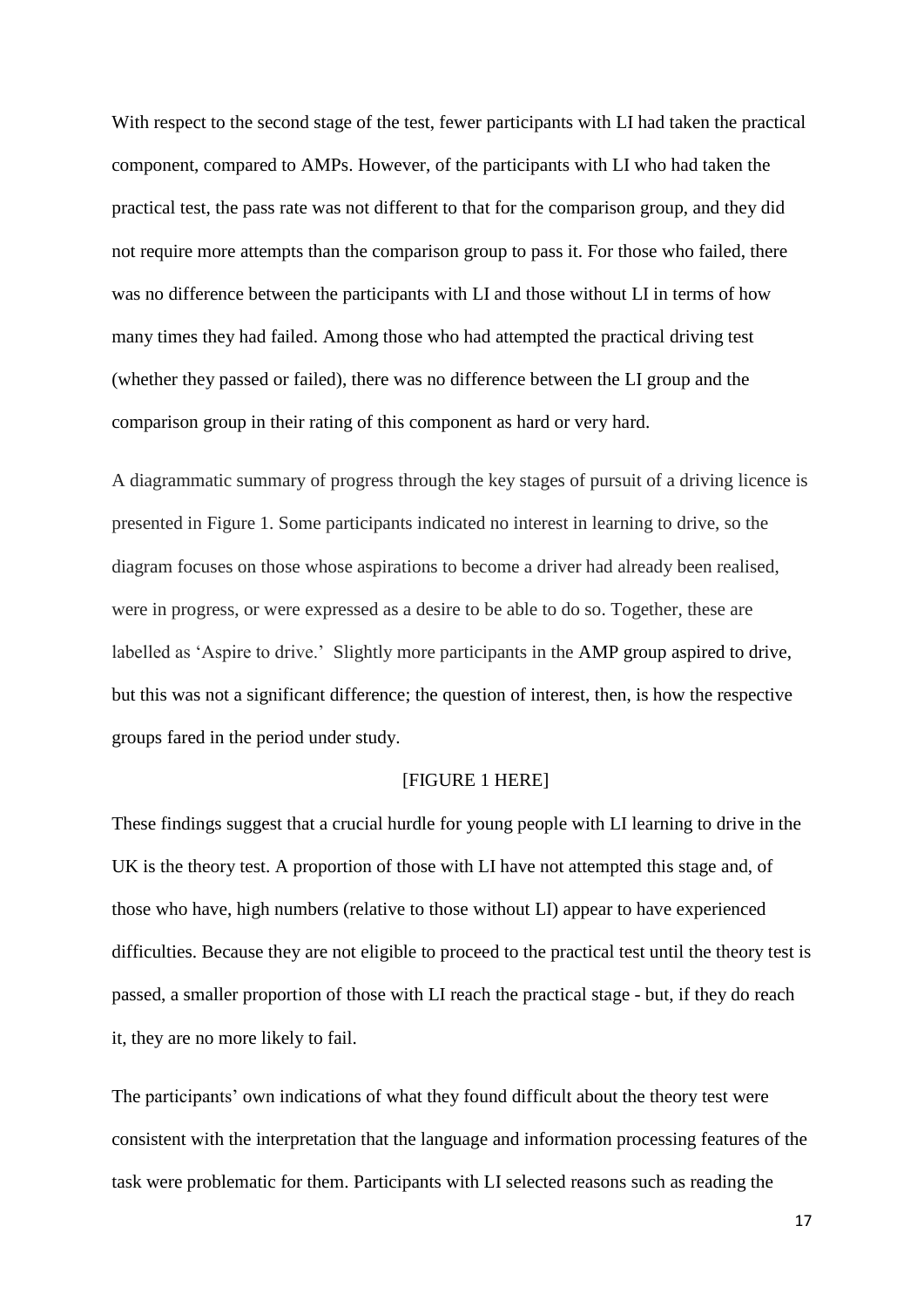instructions, reading the questions, the time limit, hazard perception, remembering the information, and understanding the questions. The AMPs did not cite reading the instructions, reading the questions, and the time limit as reasons for their difficulty. However, similarly to the LI participants, some reported difficulties with hazard perception, remembering the information, and understanding the questions.

Difficulties indicated in relation to the practical test add to this picture. Participants with LI selected difficulties such as understanding directions/instructions from the examiner, technical questions, and nerves. The AMPs selected difficulties such as nerves and the pressure of the test.

A strength of this study was that we had longitudinal data available, enabling us to test prospectively the relationship between ability measures collected at age 16/17 and driving outcomes reported by age 24. The results of the logistic regression analyses provide further support for the inference that language-related difficulties bear on the early orientation towards driving in those with LI. Specifically, poorer language scores at age 17 and lower parent-rated independence scores at age 17 each contributed to the prediction of possession of a driving licence at age 24. This is consistent with a broad pattern of evidence that, throughout development, poorer language abilities are associated with a range of less favourable outcomes (Clegg, Hollis, Mawhood, & Rutter, 2005; Durkin & Conti-Ramsden, 2010; Johnson, Beitchman, & Brownlie, 2010; Mawhood, Howlin, & Rutter, 2000). Independence (as rated by parents) was the stronger predictor. Taken together, these findings suggest that the impact of language impairment on learning to drive is part of a broader burden, such that those with LI find many life tasks more difficult than do their peers without LI.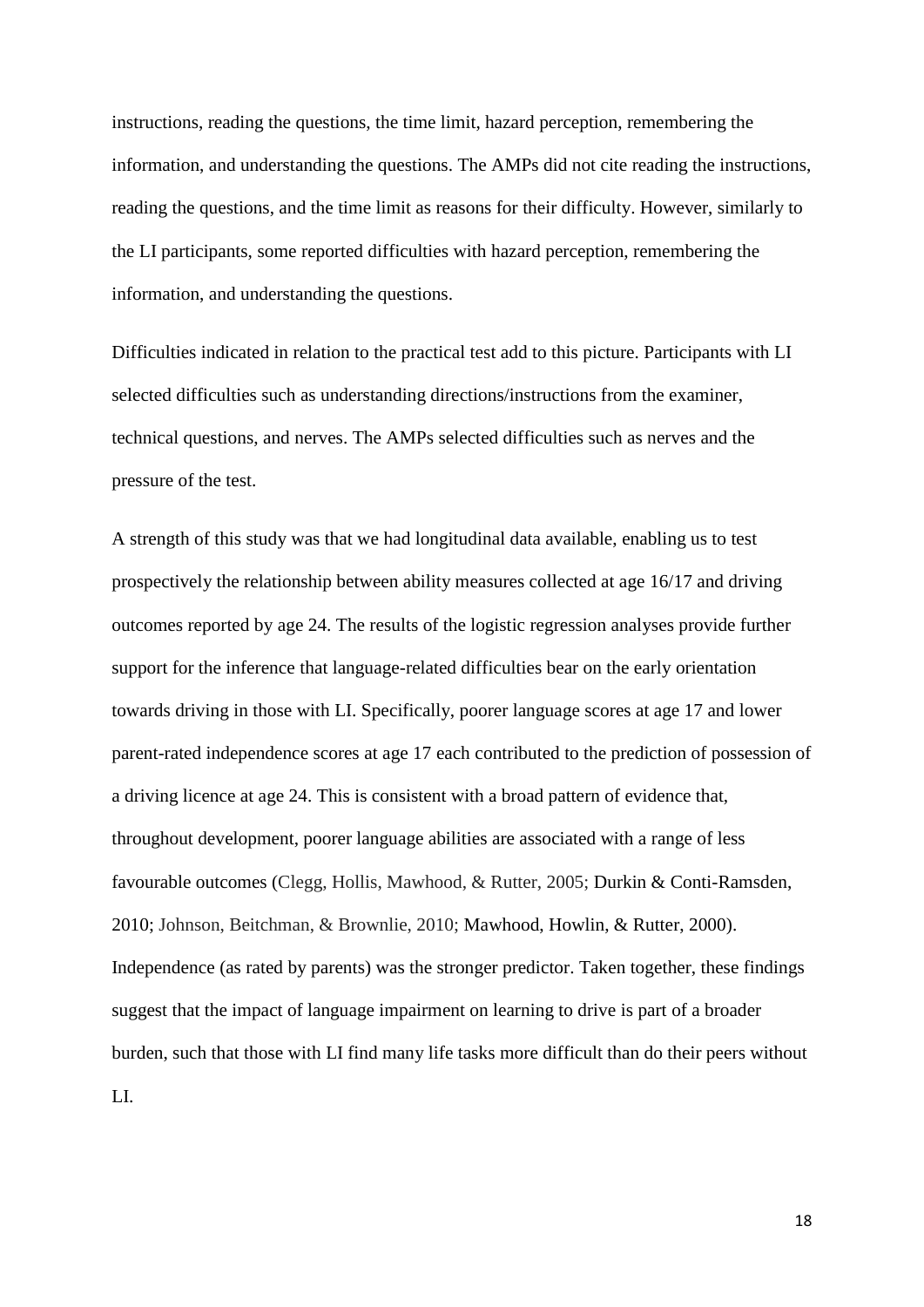We did not find evidence of an additional effect of literacy ability on driving preparation. Note that language ability and literacy are strongly associated (Table 3) and the latter does not add to the analysis once the former is taken into account. Although it appears plausible that individuals who struggle more with aspects of reading will be deterred from taking tests that entail a lot of written materials, it may be that the motivations to learn to drive are sufficient to overcome this potential barrier. Our study did not examine effects of reading ability in timed contexts – for example, during either component of the driving test or in actual or simulated road conditions. These remain issues for future research.

It is important to emphasize that we are presenting data here that relate to a particular stage of the participants' lives: at the time when we solicited information on their driving qualifications and experiences, all were young adults, in their early 20s. It is perfectly possible that some of those who have not yet sought licences will do so in the future. Nevertheless, it is clear that members of this group (LI) are more likely to experience delay in learning to drive, relative to peers with typical development.

It is possible that later entry into the world of driving is adaptive for some individuals with LI. In their late teens/early 20s, they may not feel ready for learning to drive but the benefits of being able to do so may subsequently become more compelling and developmental changes in their desire for independence might in due course lead to changes in behaviour. The period taken into account in this study (17 to 24 years) is a time during which many young people undergo substantial changes in their attitudes towards driving and their involvement in risky road behaviours (Møller & Haustein, 2013); it could be argued (and accident rates and the pricing of insurance for young drivers underscore the point) that later entry is safer for most.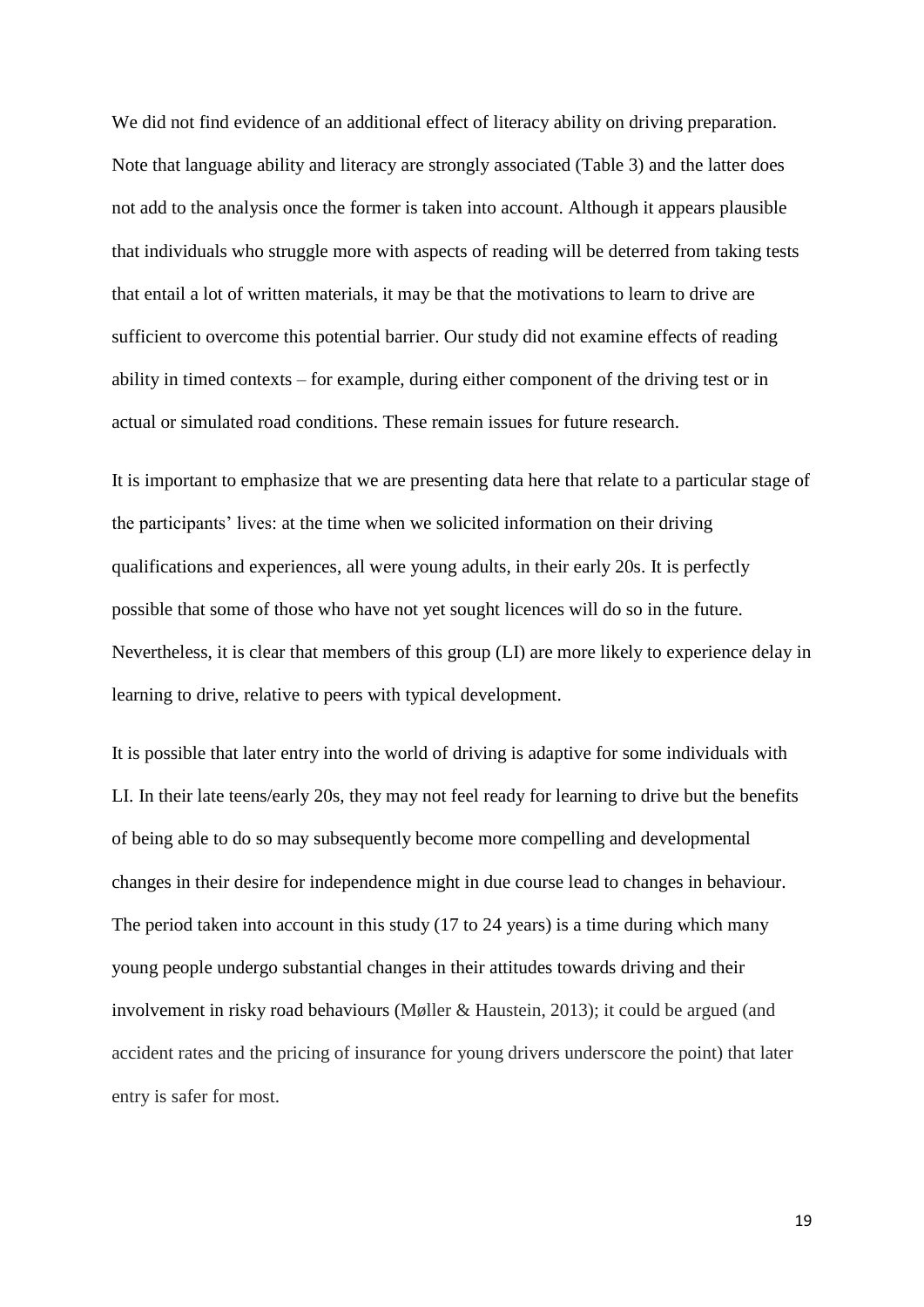There was a slight, non-significant, tendency for those with LI to be less likely to use sat nav than were those without LI (58% vs. 71%, respectively). Among those who did use the technology, it was not perceived as an area of difficulty for either participants with LI or the AMPs. This is consistent with the self-reports of people with dyslexia that they often found sat nav beneficial (Lamont et al., 2013). It could be that there may be negative features of sat nav (e.g., distractions from the road, inefficient directions) that occur but are not fully recognised or acknowledged by drivers. Even so, there is no evidence from the present study that those with LI are more, or less, susceptible to any such consequence, and there was no indication that they were more vulnerable to misunderstandings or confusions about directions than were other drivers of their age.

One limitation of the present study is that it did not obtain discursive data. It would be advantageous in future work to adapt qualitative techniques, such as those of Lamont et al. (2013), to address participants' own perceptions of what they find helpful or unhelpful. Such research could also examine more closely how people with LI use technologies in areas found to be difficult for those with dyslexia, such as journey planning and rehearsal (Lamont et al. 2013). The possibility emerges from the present findings that sat nav technology, generally designed to be user-friendly and facilitative, is indeed useful to those with LI, though more extensive research in road or simulated road conditions would be desirable.

In relation to policy, no evidence emerges here to suggest that young people with LI are a more problematic group of drivers than those without LI (i.e., there was no between-groups difference in safety indicators scores). A direct comparison with young drivers with ADHD was beyond the scope of this study but we do know from other research that those with ADHD are at significantly greater risk of violations and accidents than peers without the condition (Barkely  $& \text{Cox}, 2007$ ). In the case of individuals with ADHD, one possible intervention is to discourage early entry to driving. Overall, our findings indicate that the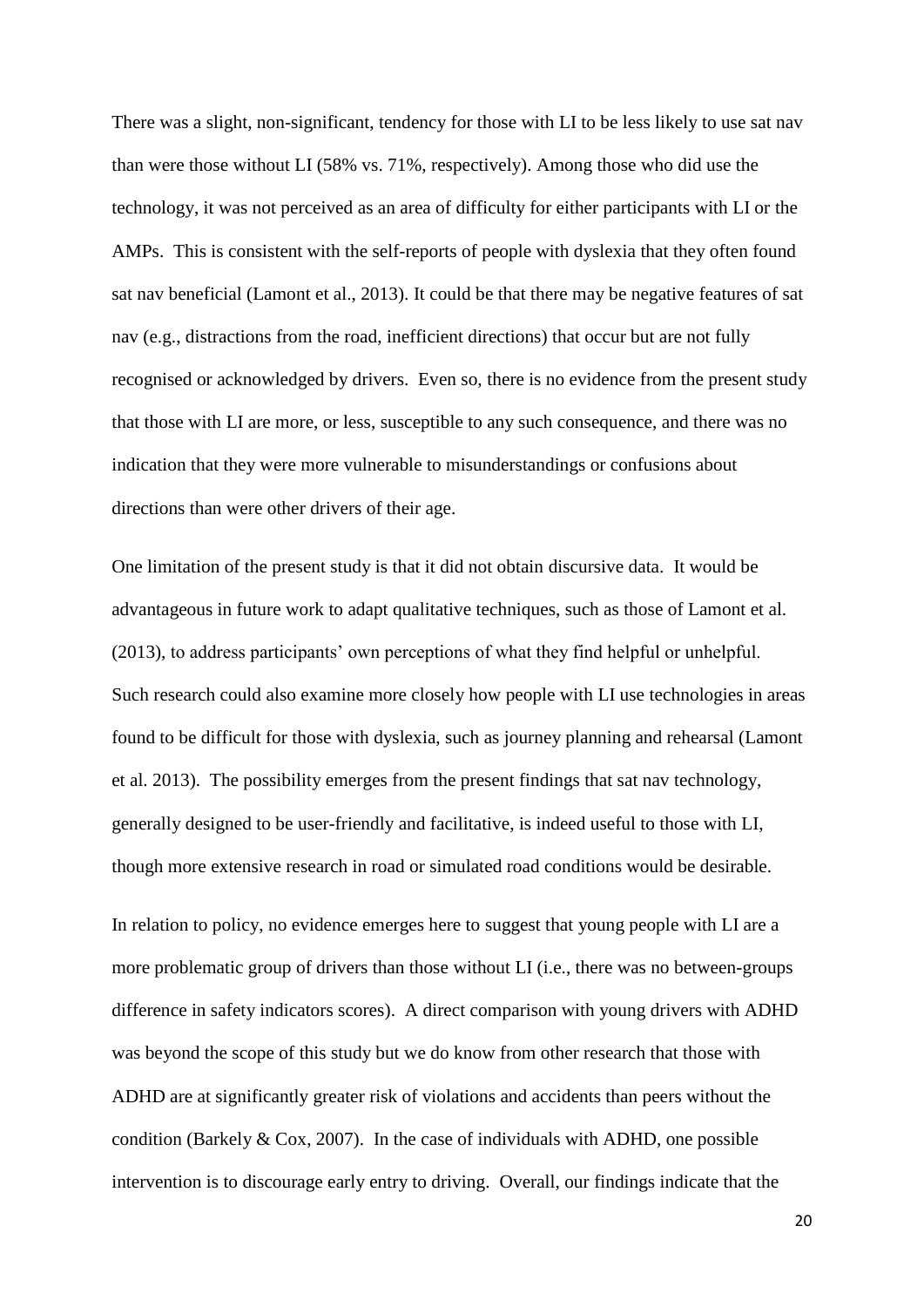policy implications in respect of those with LI are not that the group or their families need to be counselled against learning to drive; instead, the salient issues for these young people relate to inclusiveness and support (cf. Lamont et al., 2013). Some members of this group are likely to lag their peers in terms of when, or if, they seek and obtain driving licences. This could reflect a sense of discomfort with language-related aspects of the training and test procedures and/ or lack of readiness for independence. This presents issues for those who might influence the young person's decision making in this area. For example, some may convey (unintentionally or overtly) guidance that learning to drive should be postponed. In some cases, it may indeed be appropriate to wait until the young person feels ready; in others, it may be that specific support with the language and reading requirements could help them to overcome the first stage of the formal test and they may then be on a par with other aspirant drivers. The UK test does aim to offer facilities to help individuals with disabilities and special needs [\(https://www.gov.uk/practical-driving-test-for-cars/special-needs\).](https://www.gov.uk/practical-driving-test-for-cars/special-needs).) These include allowing extra time for persons with dyslexia or other reading difficulties. However, arrangements have to be requested and it is not known to what extent young people with LI make such requests; furthermore, given that this hidden disability is not widely known in the lay community, it is not clear that the basis for requests would be understood by all test officials.

#### **4.1 Future Research**

Examining performance under simulated driving conditions has proven informative in terms of identifying the difficulties of young drivers with ADHD (Barkley & Cox, 2007). This may prove to be the case also with young people with LI. It should be borne in mind that, from the present findings, there is less evidence to warrant regarding young people with LI as a higher risk group, compared to their peers without LI. Nevertheless, it is possible that simulations can illuminate any aspects of the driving task that may be more difficult for this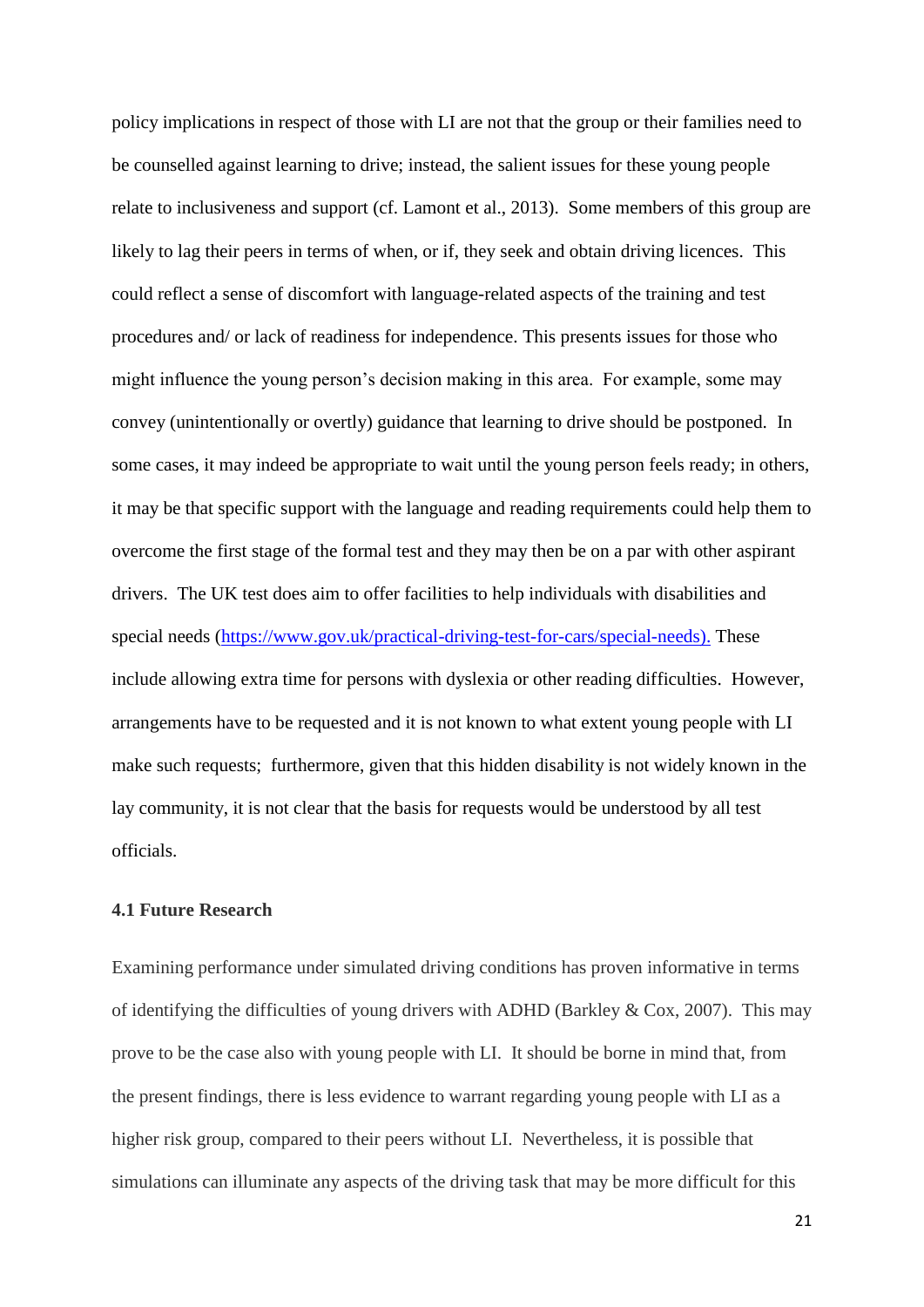group. Examples might include road conditions in which the requirement to read signs or other textual road instructions and make sign-related decisions is high, conditions in which signs/ textual warnings are partially obscured by 'natural' events such as adverse weather or presence of other vehicles, and conditions in which signs are passed at relatively high speed.

Of course, it is not possible to control for the order of administration of the two stages of the driving test (theory and practical) in the real world, but this could be attempted in simulations. This would provide fuller evidence on whether the theory test is a key hurdle for many with LI and this in turn would guide the focus of intervention strategies and counselling.

Research is also needed to extend the present enquiry into other driving environments (i.e., different nations). While many young people do seek to learn to drive in the UK, the relative density of the population in this and other European countries, together with the availability of extensive public transport networks, make it less essential to drive than in many parts of North America, South America, Australia or New Zealand. It is also possible that there are urban versus rural differences (some cities may provide good public transport, some country areas may have little). Thus, it is possible that in some locations there are strong practical reasons for young people to seek licences early; this may impose additional pressure on some young people with LI who may not yet have developmental readiness for this particular task.

In sum, entry to driving is challenging for young people with LI and, as a group, they do not all proceed at the same rate as AMPs. This study indicates that, as anticipated, the difficulties of those with LI tend to arise in relation to the language/ textual demands of learning and being tested. In the UK, the theoretical test appears to be the primary locus of difficulties. For those with LI who overcome this hurdle, there is no evidence here that they begin their driving careers as more risky or more rule violating than peers without LI; contrary to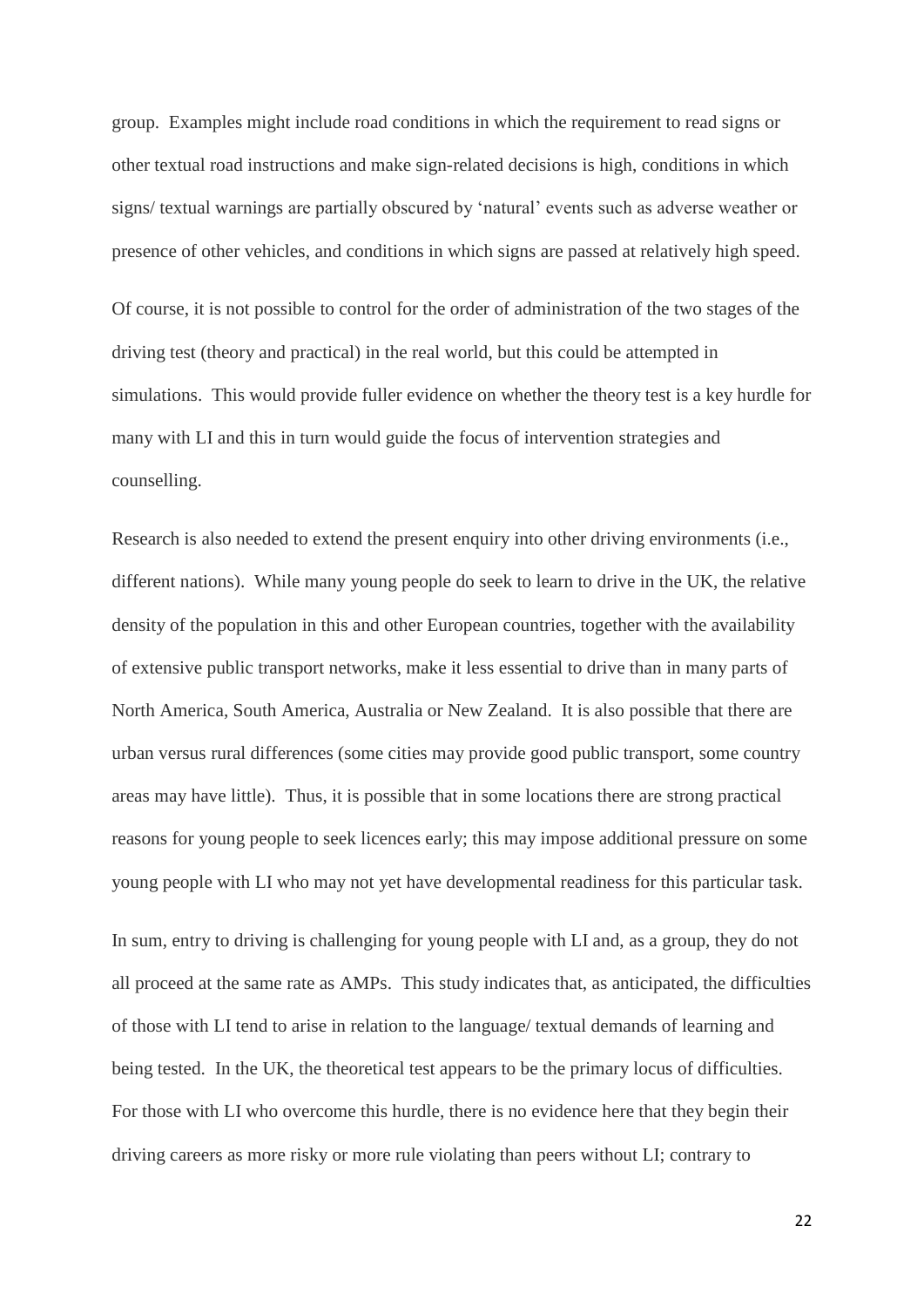expectations, those who do learn to drive and possess licences are no less confident in driving. The main policy implication of these findings is that, to ensure that young people with LI experience the same opportunities as other young people to achieve autonomous road use, it would be desirable to inquire specifically about any language, reading or communication needs young people may have. With such information the facilities to help individuals with disabilities and special needs can be extended to provide language support and to consider where testing procedures might be adapted to accommodate language needs.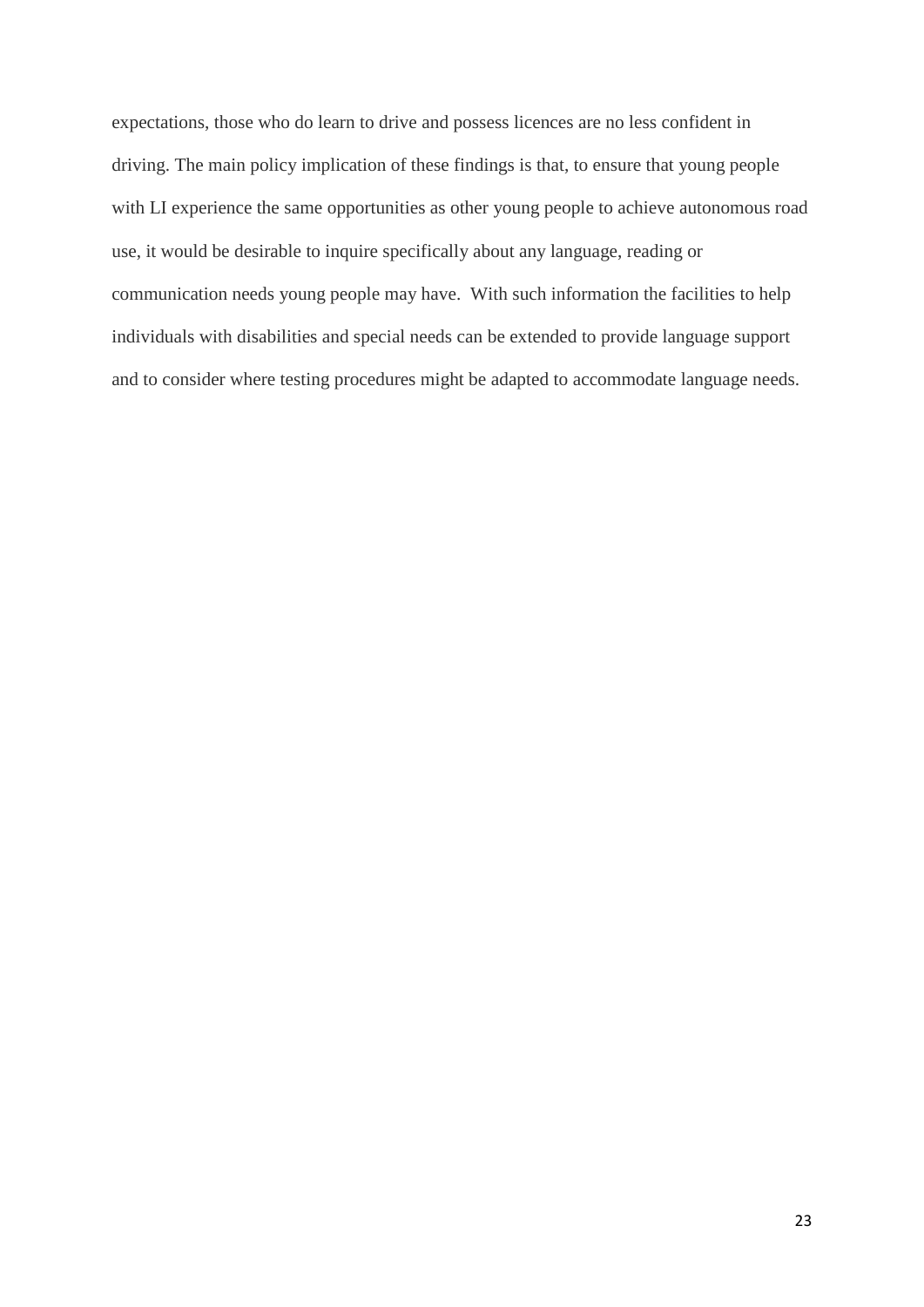#### **References**

- Baldock, M. R. J., Mathias, J. L., McLean, A. J., & Berndt, A. (2006). Self-regulation of driving and its relationship to driving ability among older adults. *Accident Analysis and Prevention*, *38*, 1038-1045.
- Barkley, R. A. (1997). Behavioral inhibition, sustained attention, and executive functions: constructing a unifying theory of ADHD. *Psychological Bulletin*, *121*(1), 65.
- Barkley, R. A., & Cox, D. (2007). A review of driving risks and impairments associated with attention-deficit/hyperactivity disorder and the effects of stimulant medication on driving performance. *Journal of Safety Research*, *38*(1), 113-128.
- Barkley, R. A., Murphy, K. R., Dupaul, G. J., & Bush, T. (2002). Driving in young adults with attention deficit hyperactivity disorder: Knowledge, performance, adverse outcomes, and the role of executive functioning. *Journal of International Neuropsychological Society, 8*, 655-672.
- Barkley, R. A., Murphy, K. R., & Kwasnik, D. (1996). Motor vehicle driving competencies and risks in teens and young adults with attention deficit hyperactivity disorder. *Pediatrics*, *98*(6), 1089-1095.
- Beitchman, J. H., Nair, R., Clegg, M., Ferguson, B., & Patel, P. G. (1986). Prevalence of psychiatric disorders in children with speech and language disorders. *Journal of the American Academy of Child Psychiatry*, *25*, 528-535.
- Bina, M., Graziano, F., & Bonino, S. (2006). Risky driving and lifestyles in adolescence. *Accident Analysis & Prevention*, *38*(3), 472-481.
- Bishop, D. V. (2002). Motor immaturity and specific speech and language impairment: Evidence for a common genetic basis. *American Journal of Medical Genetics*, *114*(1), 56-63.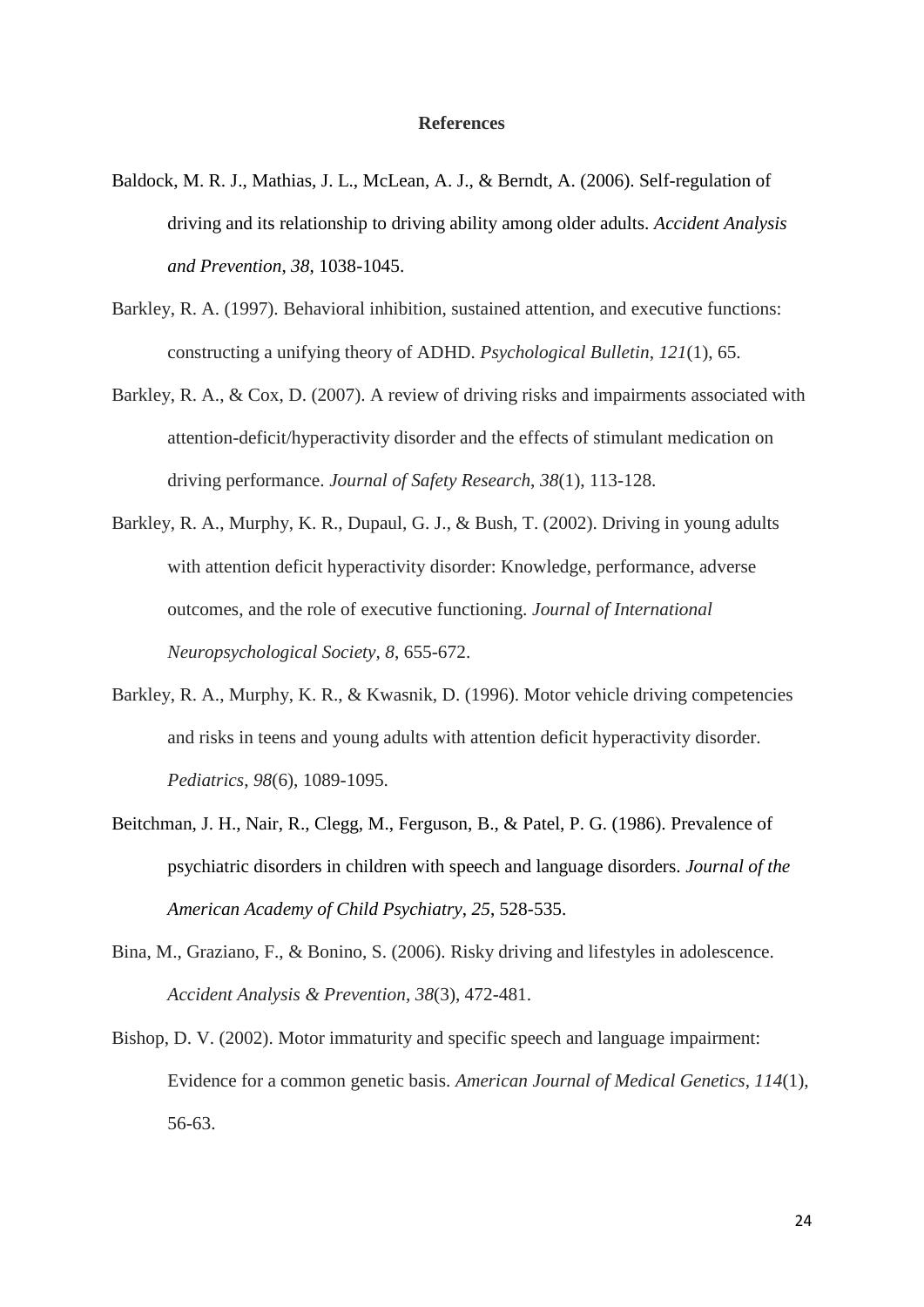- Bishop, D. V., & Snowling, M. J. (2004). Developmental dyslexia and specific language impairment: Same or different? *Psychological Bulletin*, *130*(6), 858-886.
- Brachacki, G. W., Nicolson, R. I., & Fawcett, A. J. (1995). Impaired recognition of traffic signs in adults with dyslexia. *Journal of Learning Disabilities*, *28*(5), 297-301.
- Cardy, J. E. O., Tannock, R., Johnson, A. M., & Johnson, C. J. (2010). The contribution of processing impairments to SLI: Insights from attention-deficit/hyperactivity disorder. *Journal of Communication Disorders*, *43*(2), 77-91.
- Chang, Z., Lichtenstein, P., D'Onofrio, B. M., Sjölander, A., & Larsson, H. (2014). Serious transport accidents in adults with attention-deficit/hyperactivity disorder and the effect of medication: A population-based study. *JAMA Psychiatry*, *71*(3), 319-325.
- Clegg, J., Hollis, C., Mawhood, L., & Rutter, M. (2005). Developmental language disorders– a follow‐up in later adult life. Cognitive, language and psychosocial outcomes. *Journal of Child Psychology and Psychiatry*, *46*(2), 128-149.
- Conti-Ramsden, G., & Botting, N. (1999). Classification of children with Specific Language Impairment: Longitudinal considerations. *Journal of Speech, Language, and Hearing Research*, *42*, 1195-1204.
- Conti-Ramsden, G., Botting, N., Simkin, Z., & Knox, E. (2001). Follow-up of children attending infant language units: Outcomes at 11 years of age. International Journal of Language and Communication Disorders, 36, 207–219.
- Conti-Ramsden, G., Crutchley, A., & Botting, N. (1997). The extent to which psychometric tests differentiate subgroups of children with SLI. *Journal of Speech, Language, and Hearing Research*, *40*, 765-777.
- Conti-Ramsden, G., & Durkin, K. (2008). Language and independence in adolescents with and without a history of specific language impairment (SLI). *Journal of Speech, Language, and Hearing Research*, *51*(1), 70-83.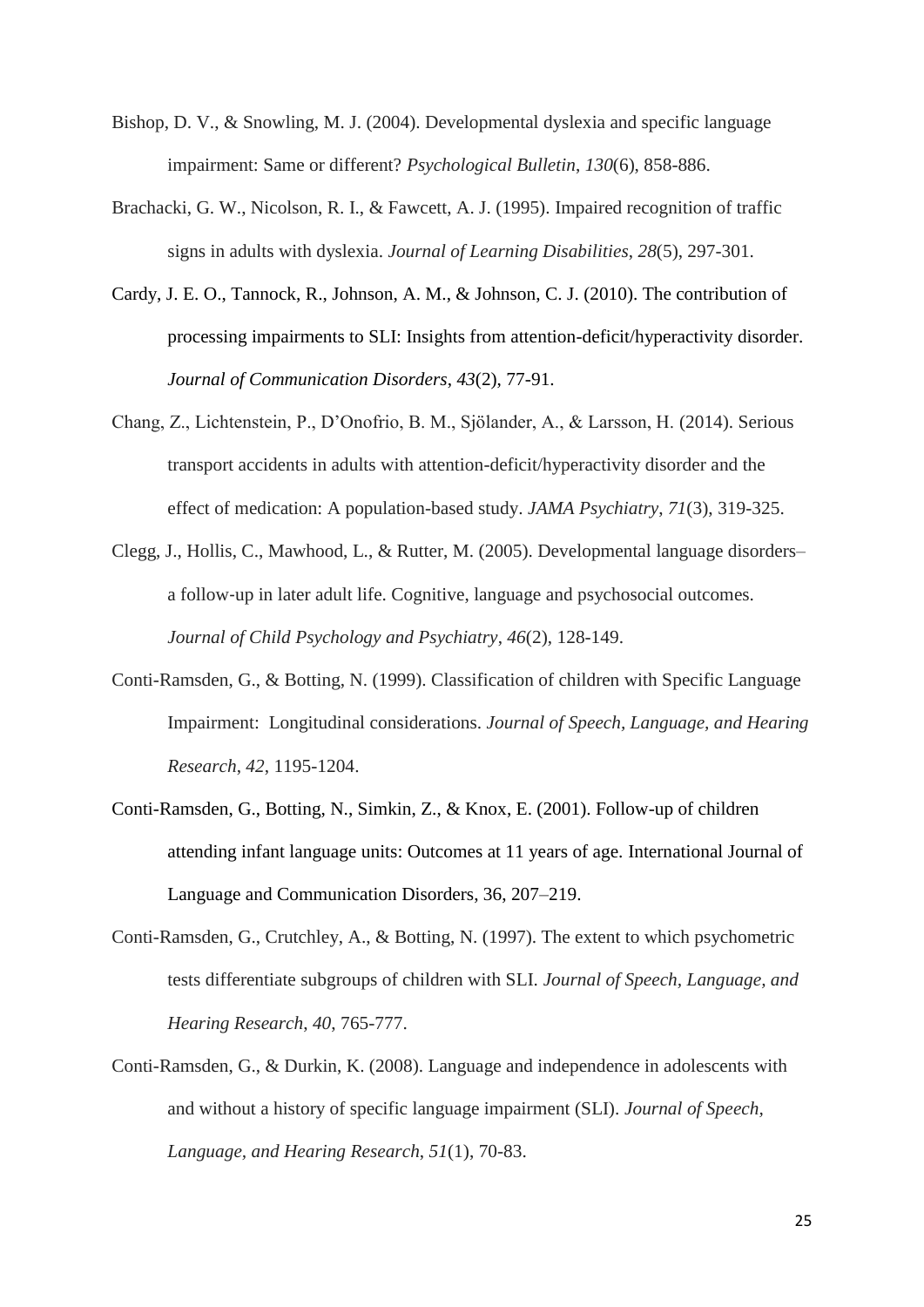- Conti-Ramsden, G., Durkin, K., & Walker, A. J. (2010). Computer anxiety: A comparison of adolescents with and without a history of specific language impairment (SLI). *Computers & Education*, *54*(1), 136-145.
- Conti-Ramsden, G., St Clair, M. C., Pickles, A., & Durkin, K. (2012). Developmental trajectories of verbal and nonverbal skills in individuals with a history of Specific Language Impairment: From childhood to adolescence. *Journal of Speech Language and Hearing Research, 55*(6), 1716-1735.
- Durkin, K., & Conti-Ramsden, G. (2010). Young people with specific language impairment: A review of social and emotional functioning in adolescence. *Child Language Teaching and Therapy*, *26*(2), 105-121.
- Durkin, K., Conti-Ramsden, G., & Walker, A. J. (2010). Computer-mediated communication in adolescents with and without a history of specific language impairment (SLI). *Computers in Human Behavior*, *26*(2), 176-185.
- Durkin, K., & Tolmie, A. (2010). *The development of children's and young people's attitudes to driving: A critical review of the literature* (No. 18). London, UK: Department for Transport, HMSO.
- Finneran, D. A., Francis, A. L., & Leonard, L. B. (2009). Sustained attention in children with specific language impairment (SLI). *Journal of Speech, Language, and Hearing Research*, *52*(4), 915-929.
- Hick, R., Botting, N., & Conti-Ramsden, G. (2005). Cognitive abilities in children with specific language impairment: Consideration of visuo-spatial skills. *International Journal of Language & Communication Disorders*, *40*(2), 137-149.
- Hill, E. L. (2001). Non-specific nature of specific language impairment: A review of the literature with regard to concomitant motor impairments. *International Journal of Language & Communication Disorders*, *36*(2), 149-171.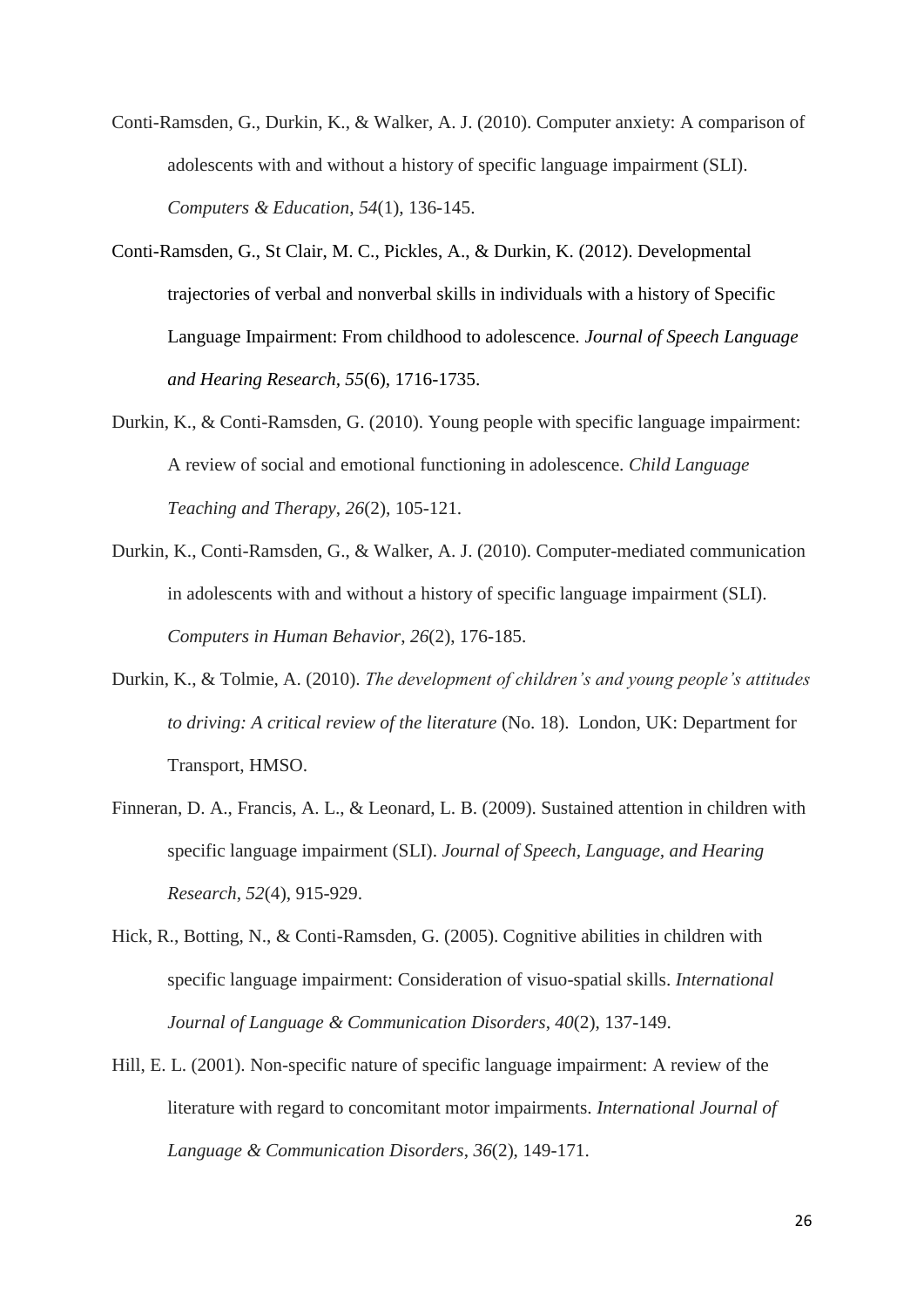Johnson, C. J., Beitchman, J. H., & Brownlie, E. B. (2010). Twenty-year follow-up of children with and without speech-language impairments: Family, educational, occupational, and quality of life outcomes. *American Journal of Speech-Language Pathology*, *19*(1), 51-65.

Lamont, D. (2009). Dyslexic people are transport users too. *Transport Times*, (67).

- Lamont, D., Kenyon, S., & Lyons, G. (2013). Dyslexia and mobility-related social exclusion: The role of travel information provision. *Journal of Transport Geography*, *26*, 147- 157.
- Leonard, L. (2014). Children with specific language impairment (second edition). Cambridge, MA: MIT Press.
- Mawhood, L., Howlin, P., & Rutter, M. (2000). Autism and developmental receptive language disorder—A comparative follow‐up in early adult life. I: Cognitive and language outcomes. *Journal of Child Psychology and Psychiatry*, *41*(5), 547-559.
- Møller, M., & Haustein, S. (2013). Keep on cruising: Changes in lifestyle and driving style among male drivers between the age of 18 and 23. *Transportation Research Part F: Traffic Psychology and Behaviour*, *20*, 59-69.
- Newbury, D. F., Paracchini, S., Scerri, T. S., Winchester, L., Addis, L., Richardson, A. J., ... & Monaco, A. P. (2011). Investigation of dyslexia and SLI risk variants in readingand language-impaired subjects. *Behavior Genetics*, *41*(1), 90-104.
- Nippold, M. A., & Schwarz, I. E. (2002). Do children recover from specific language impairment?. *International Journal of Speech-Language Pathology*, *4*(1), 41-49.
- Oliver, M. L., Han, K., Bos, A. J., & Backs, R. W. (2015). The relationship between ADHD symptoms and driving behavior in college students: The mediating effects of negative emotions and emotion control. *Transportation Research Part F: Traffic Psychology and Behaviour*, *30*, 14-21.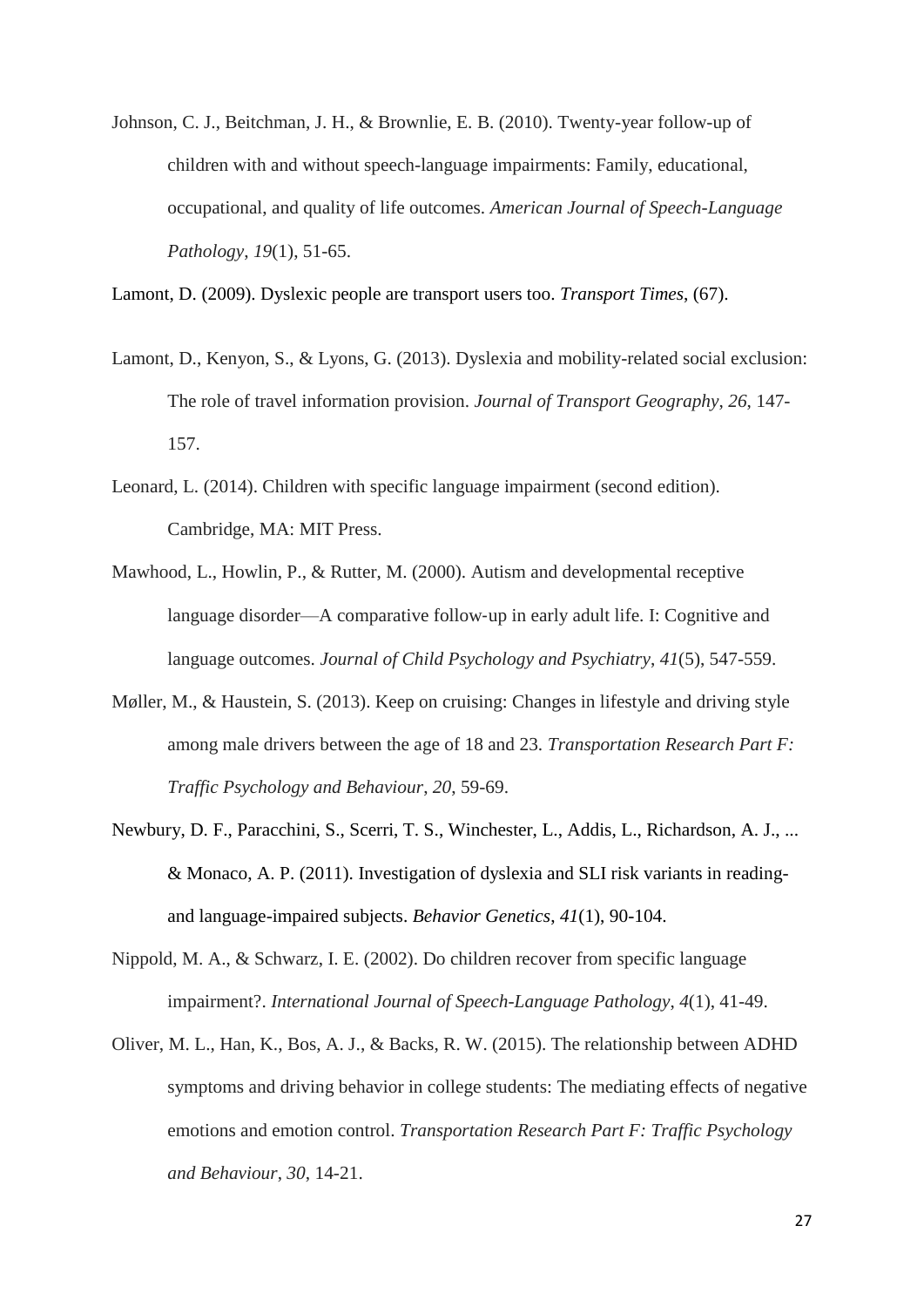- Parker, D., Macdonald, L., Sutcliffe, P., & Rabbitt, P. (2001). Confidence and the older driver. *Ageing and Society, 21(2),* 169-182.
- Powell, R. P., & Bishop, D. V. (1992). Clumsiness and perceptual problems in children with specific language impairment. *Developmental Medicine & Child Neurology*, *34*(9), 755-765.
- Redmond, S. M. (in press). Markers, models, and measurement error: Exploring the links between attention deficits and language impairments. *Journal of Speech, Language, and Hearing Research*.
- Romer, D., Lee, Y. C., McDonald, C. C., & Winston, F. K. (2014). Adolescence, attention allocation, and driving safety. *Journal of Adolescent Health*, *54*(5), S6-S15.
- Semel, E., Wiig, E. H., & Secord, W. A. (2006). *Clinical evaluation of language fundamentals (4th ed) UK standardisation*. San Antonio, TX: The Psychological Corporation.
- Shope, J. T., & Bingham, C. R. (2008). Teen driving: Motor-vehicle crashes and factors that contribute. *American Journal of Preventive Medicine*, *35*(3), S261-S271.
- StataCorp (2013). *Stata statistical software: Release 13.1* [Computer Software]. College Station, TX: Stata Corp LP.
- St Clair, M. C., Durkin, K., Conti-Ramsden, G., & Pickles, A. (2010). Growth of reading skills in children with a history of specific language impairment: The role of autistic symptomatology and language-related abilities. *British Journal of Developmental Psychology*, *28*, 109-131.
- St Clair, M. C., Pickles, A., Durkin, K., & Conti-Ramsden, G. (2011). A longitudinal study of behavioral, emotional and social difficulties in individuals with a history of specific language impairment (SLI). *Journal of Communication Disorders*, *44*(2), 186-199.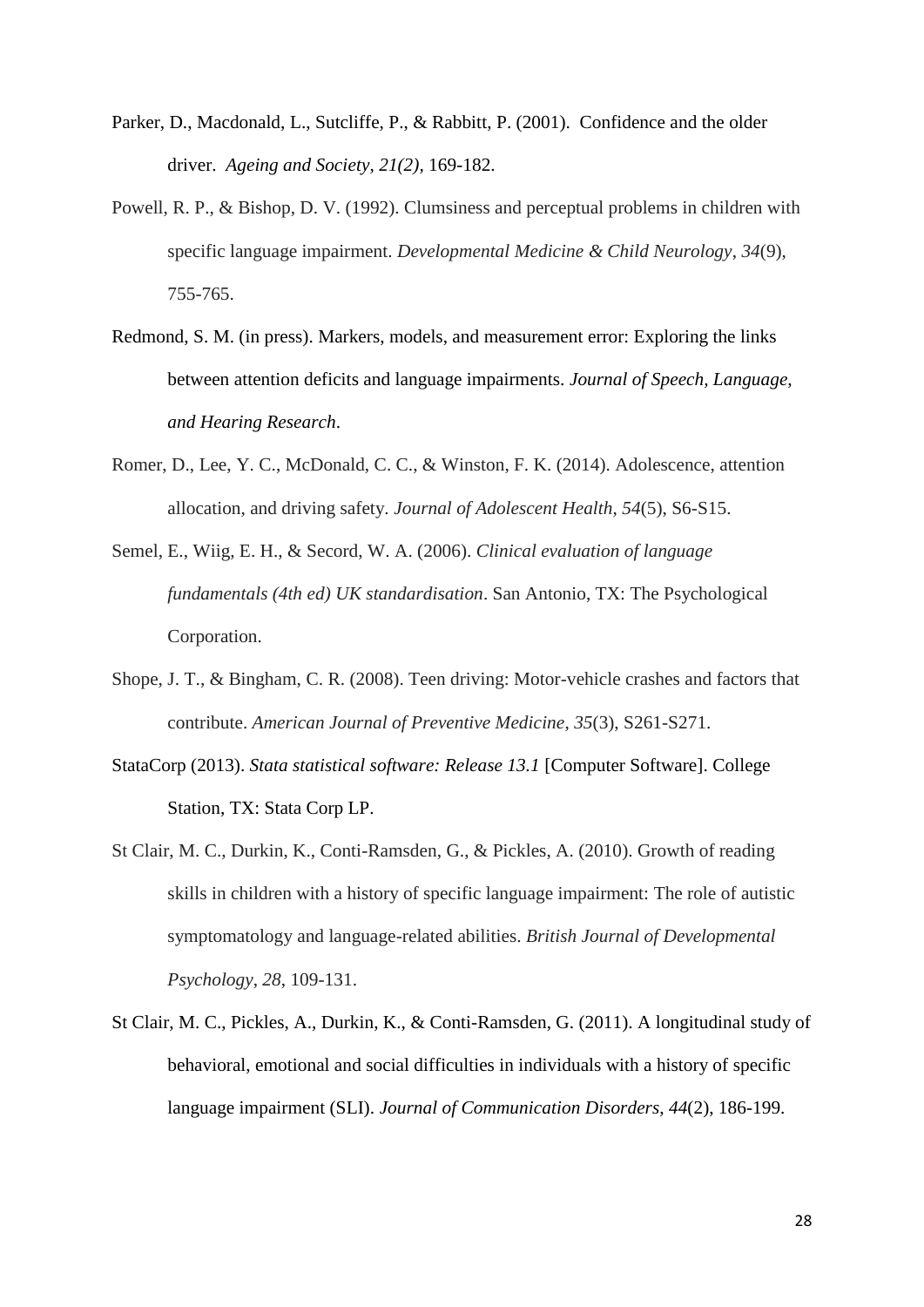- Tomblin, J. B., Records, N. L., Buckwalter, P. R., Zhang, X., Smith, E., & O'Brien, M. (1997). Prevalence of specific language impairment in kindergarten children. *Journal of Speech, Language and Hearing Research, 40*, 1245-1260.
- Torgesen, J.K., Wagner, R. K., & Rashotte, C.A. (1999). *Test of word reading efficiency*. Austin, TX: PRO-ED Publishing, Inc.
- Vaa, T. (2014). ADHD and relative risk of accidents in road traffic: A meta-analysis. *Accident Analysis & Prevention*, *62*, 415-425.
- Wechsler, D. (1999). *Wechsler abbreviated scale of intelligence*. London, UK: The Psychological Corporation.
- World Health Organization (2013). *WHO global status report on road safety 2013: Supporting a decade of action*. Geneva: World Health Organization.
- Woodward, L. J., Fergusson, D. M., & Horwood, L. J. (2000). Driving outcomes of young people with attentional difficulties in adolescence. *Journal of the American Academy of Child & Adolescent Psychiatry*, *39*(5), 627-634.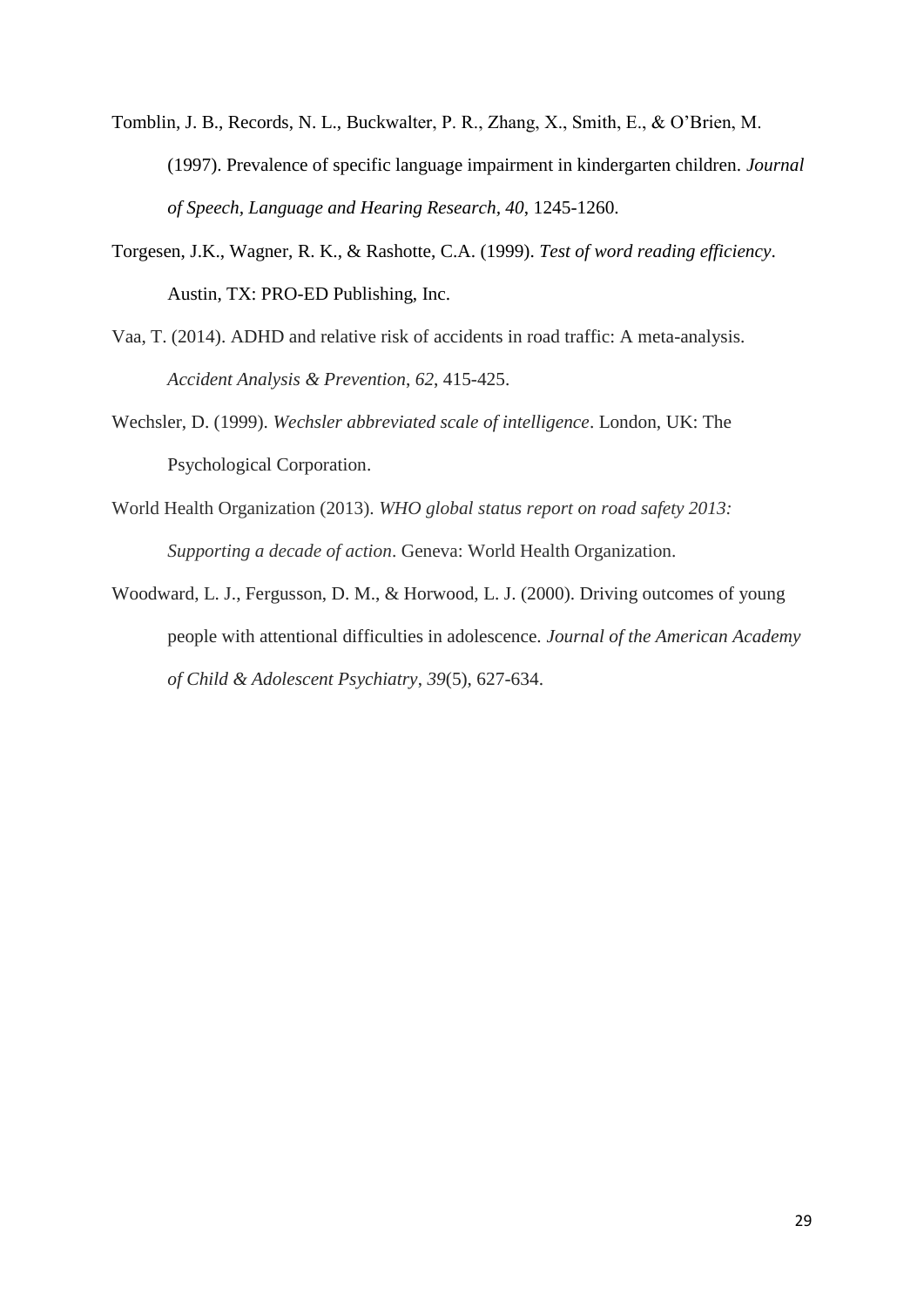## Table 1.

|                                                         |    | Aged 16/17 years                     | Aged 24 years |                                                    |  |  |
|---------------------------------------------------------|----|--------------------------------------|---------------|----------------------------------------------------|--|--|
|                                                         | LI | <b>AMP</b>                           | $\bf{L}$      | AMP                                                |  |  |
| Receptive language                                      |    | 76.6 (18.0) 100.1 (11.8) 83.5 (18.6) |               | 106.2(8.9)                                         |  |  |
| Expressive language 67.3 (14.8) 96.3 (14.1) 70.6 (15.6) |    |                                      |               | 99.5 (15.4)                                        |  |  |
| <b>PIQ</b>                                              |    |                                      |               | 93.7 (15.3) 106.5 (10.7) 98.8 (15.8) 111.93 (10.3) |  |  |

*Mean (SD) language and performance IQ scores by group and age*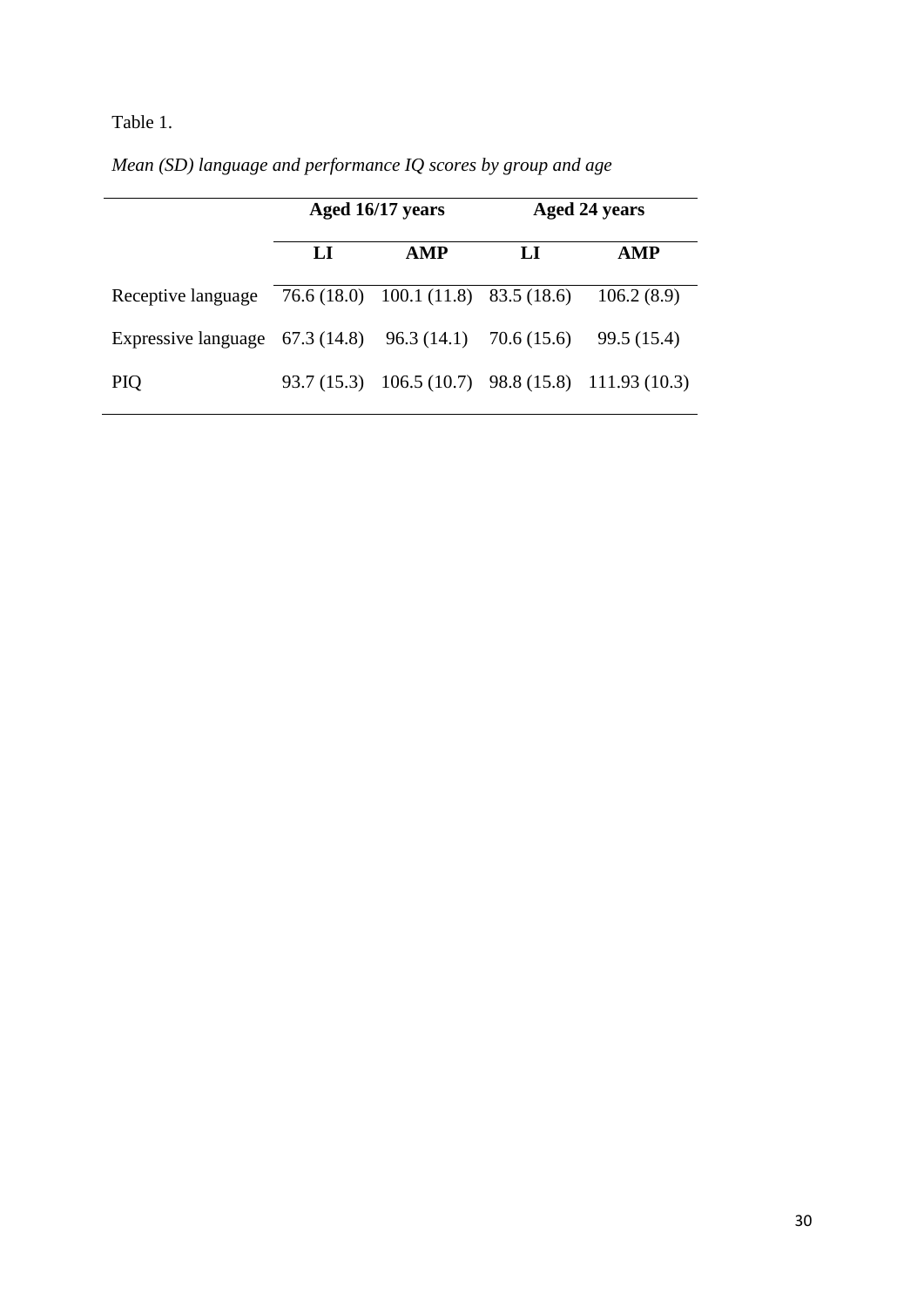# Table 2.

# *Driving related behaviours by group*

| <b>Item</b>                                                                      | LI     | <b>AMP</b> | <b>Test statistic</b>     | $\mathbf{p}$ |
|----------------------------------------------------------------------------------|--------|------------|---------------------------|--------------|
|                                                                                  | $n=84$ | $n=88$     |                           |              |
| <b>General Driving</b>                                                           |        |            |                           |              |
| Can drive a car (regardless whether they have a driving licence)                 | 58.3%  | 80.7%      | $\chi^2(1, N=172)=10.2$   | .001         |
|                                                                                  | (49)   | (71)       |                           |              |
| If does not drive, would like to drive car                                       | 71.4%  | 70.6%      | $\chi^2(1, N=52) = 0.0$   | .950         |
|                                                                                  | (25)   | (12)       |                           |              |
| Has full driver's licence                                                        | 42.9%  | 75.0%      | $\chi^2(1, N=172) = 18.4$ | < .001       |
|                                                                                  | (36)   | (66)       |                           |              |
| If does not have a full licence, learning or intending to learn                  | 60.4%  | 77.3%      | $\chi^2(1, N=70)=1.9$     | .168         |
|                                                                                  | (29)   | (17)       |                           |              |
| Theory Test (this section completed only by those with full/provisional licence) |        |            |                           |              |
| Taken the theory test                                                            | 56.0%  | 80.7%      | $\chi^2(1, N=172)=12.2$   | < .001       |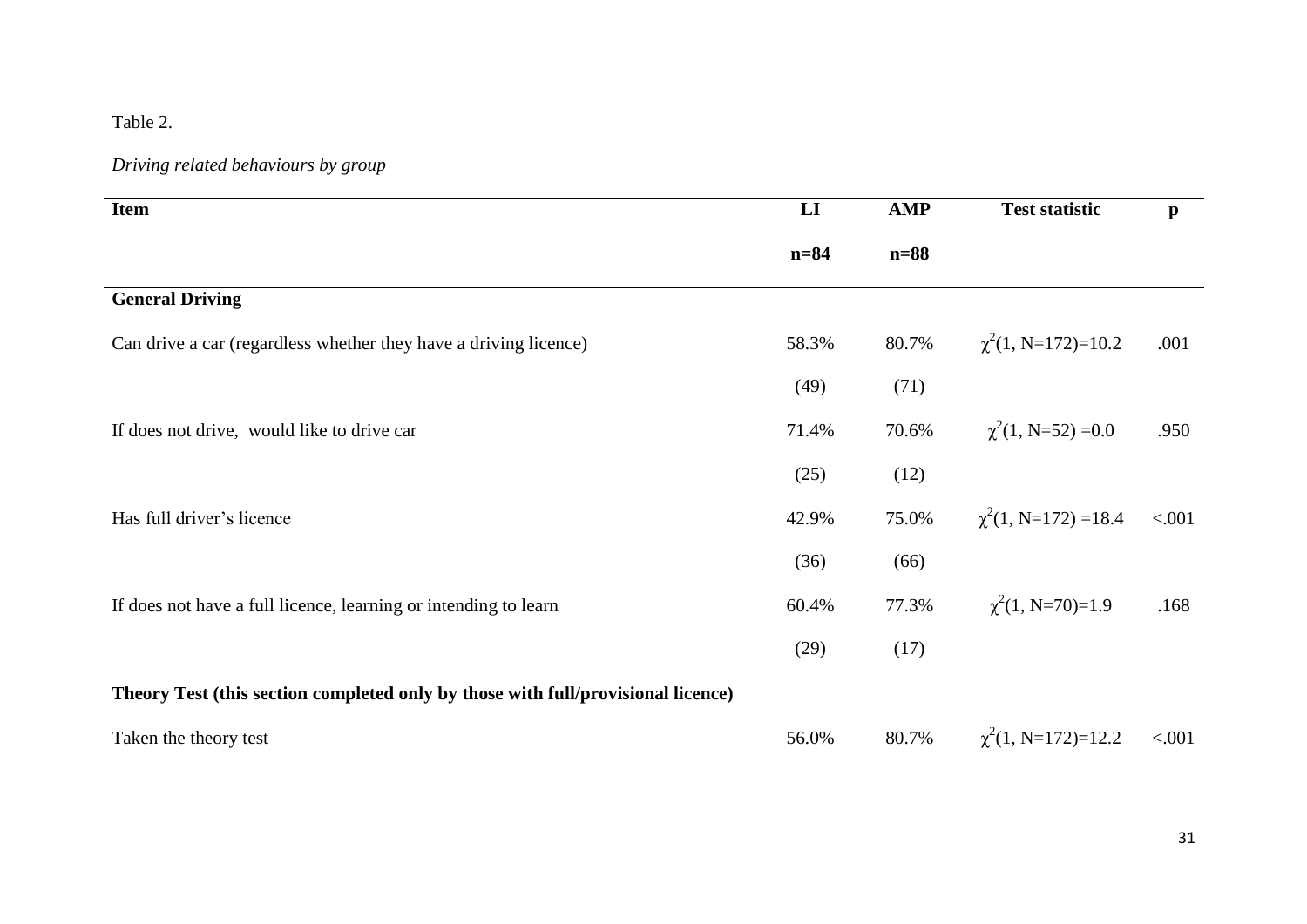|                                                                                     | (47)     | (71)     |                         |        |  |  |
|-------------------------------------------------------------------------------------|----------|----------|-------------------------|--------|--|--|
| If taken, passed theory test                                                        | 87.2%    | 98.6%    | $\chi^2(1, N=118)=6.5$  | .011   |  |  |
|                                                                                     | (41)     | (70)     |                         |        |  |  |
| If passed theory test, how many times taken?                                        | 1.9(1.2) | 1.3(0.7) | $t(57)=2.7$             | .010   |  |  |
| If not passed theory test, how many times taken? (NB only 1 AMP)                    | 2.7(1.0) | 2(0)     | n/a                     | n/a    |  |  |
| If taken theory test, difficulty of theory test (1 Very Hard, 5 Very Easy)          | 3.2(1.1) | 3.8(0.9) | $t(115)=-3.0$           | .004   |  |  |
| Practical Test (this section completed only by those with full/provisional licence) |          |          |                         |        |  |  |
| Taken practical test                                                                | 48.8%    | 78.4%    | $\chi^2(1, N=172)=16.3$ | < .001 |  |  |
|                                                                                     | (41)     | (69)     |                         |        |  |  |
| If taken, passed practical test                                                     | 87.8%    | 95.7%    | $\chi^2(1, N=110)=2.3$  | .125   |  |  |
|                                                                                     | (36)     | (66)     |                         |        |  |  |
| If passed practical test, how many times taken?                                     | 2.2(1.6) | 1.8(1.1) | $t(53)=1.5$             | .130   |  |  |
|                                                                                     |          |          |                         |        |  |  |
| If not passed practical test, how many times taken?                                 | 2.2(0.8) | 2.3(1.2) | $t(6)=0.2$              | .854   |  |  |
| If taken practical test, difficulty of practical test (1 Very hard, 5 Very easy)    | 3.1(1.0) | 3.2(1.0) | $t(107)=0.1$            | .940   |  |  |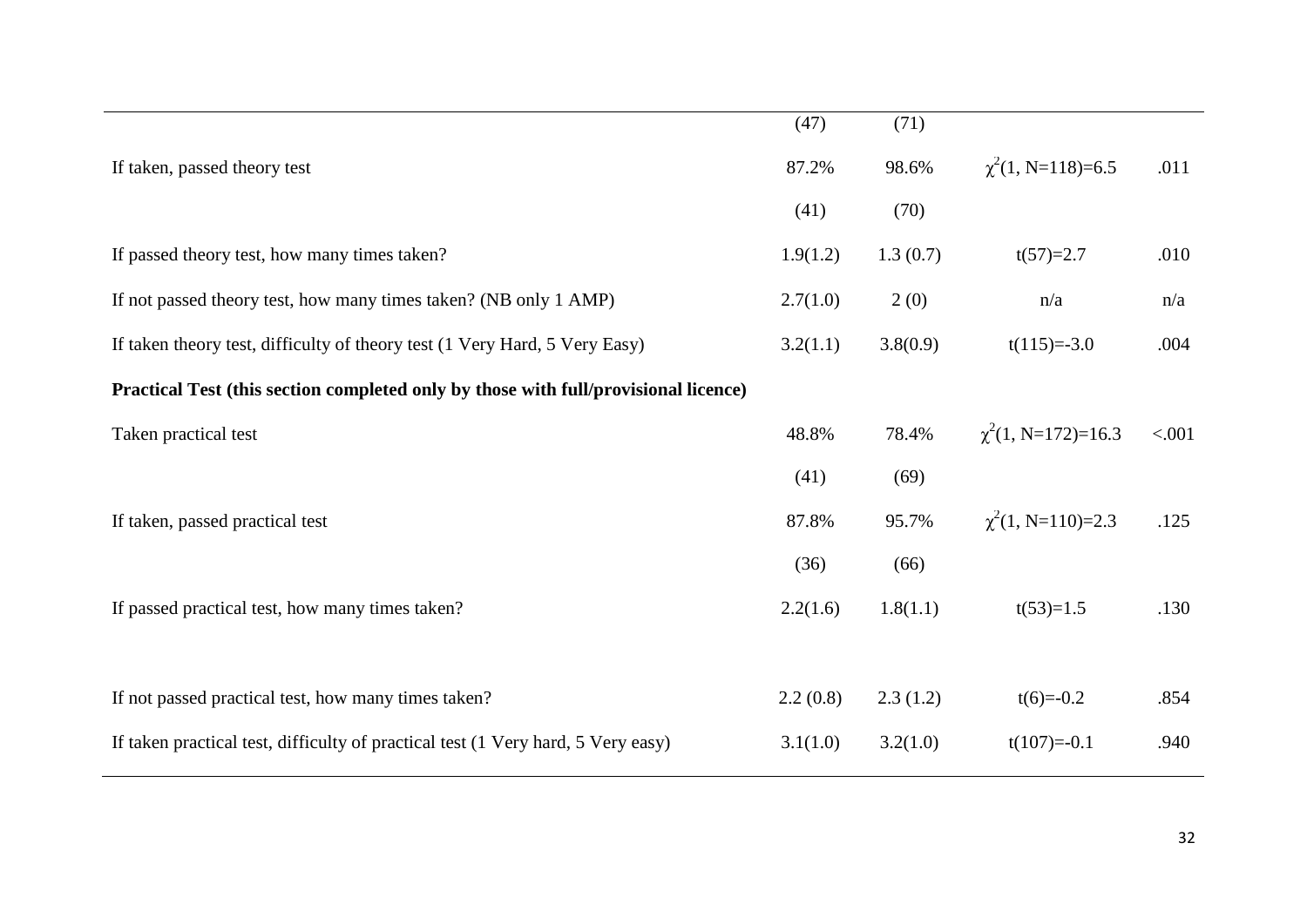## **Use of Satellite Navigation (this section only completed by those with**

### **full/provisional licence)**

| Use sat nav                                          |          |          | 58.3%(21) 70.8(46) $\chi^2(1, N=101)=1.6$ | .205 |
|------------------------------------------------------|----------|----------|-------------------------------------------|------|
| Difficulty of sat nav use (1 Very Hard, 5 Very Easy) | 4.1(0.6) | 4.2(0.9) | $t(57)=0.4$                               | .683 |

For binary items,  $\chi^2$  tests are reported and the figures shown are the % answered 'yes', with actual numbers in brackets. For continuous scales, ttests are reported, figures shown are means (SDs).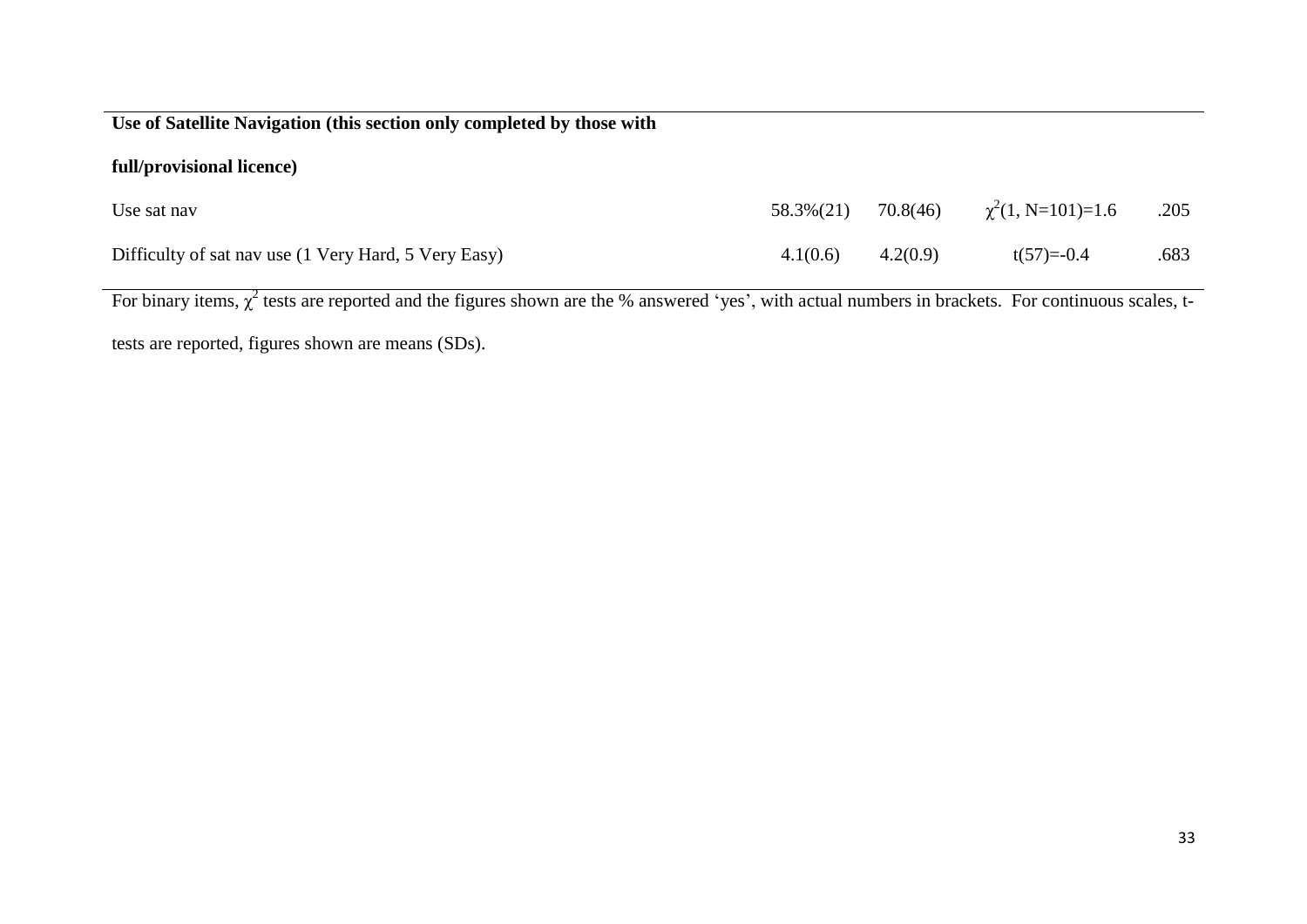Table 3.

*Correlation matrix for variables of interest at age 16/17 for young people with LI.*

**1 2 3** 1. Language  $\overline{1}$ 2.Reading  $0.6^{***}$  1 3.Independence 0.1 0.1 1 \*\*\* <.001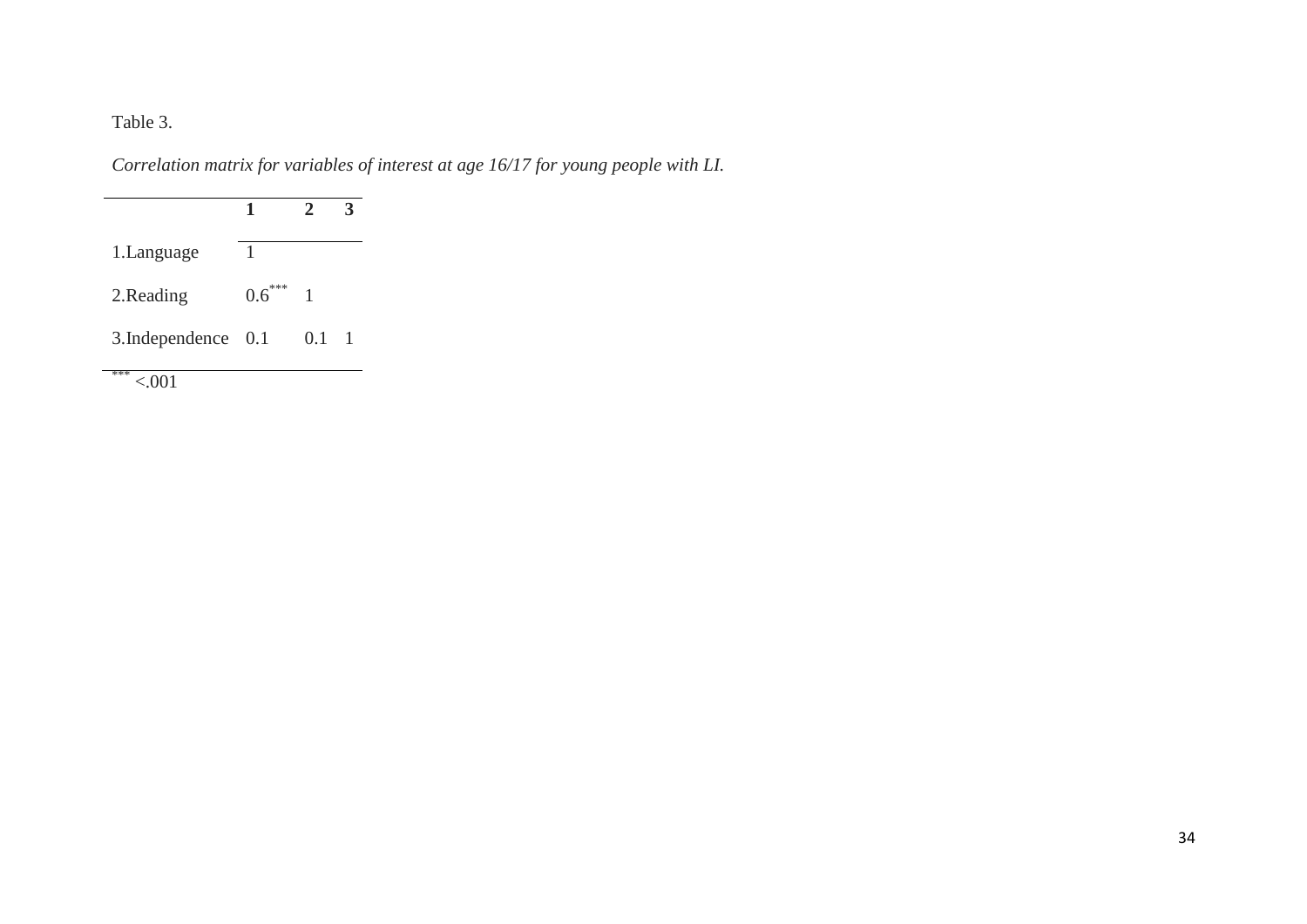Table 4.

*Binomial logistic regression model to predict driving licence possession for LI sample*

|                  | β       |      |         |                |       |      | SE $\beta$ Wald's $\chi^2$ df p OR Pseudo R <sup>2</sup> |
|------------------|---------|------|---------|----------------|-------|------|----------------------------------------------------------|
| Overall Model    |         |      | 13.75   | $\mathfrak{Z}$ | .003  |      | .17                                                      |
| <b>Predictor</b> |         |      |         |                |       |      |                                                          |
| Language         | .06     | 0.02 | 2.36    | $\mathbf{1}$   | .018  | 1.05 |                                                          |
| Reading          | $-.05$  | 0.04 | $-1.31$ |                | 1.191 | .95  |                                                          |
| Independence     | .34     | 0.16 | 2.19    | $\mathbf{1}$   | .029  | 1.41 |                                                          |
| Constant         | $-2.73$ | 2.53 | $-1.08$ | $\mathbf{1}$   | .280  | n/a  |                                                          |